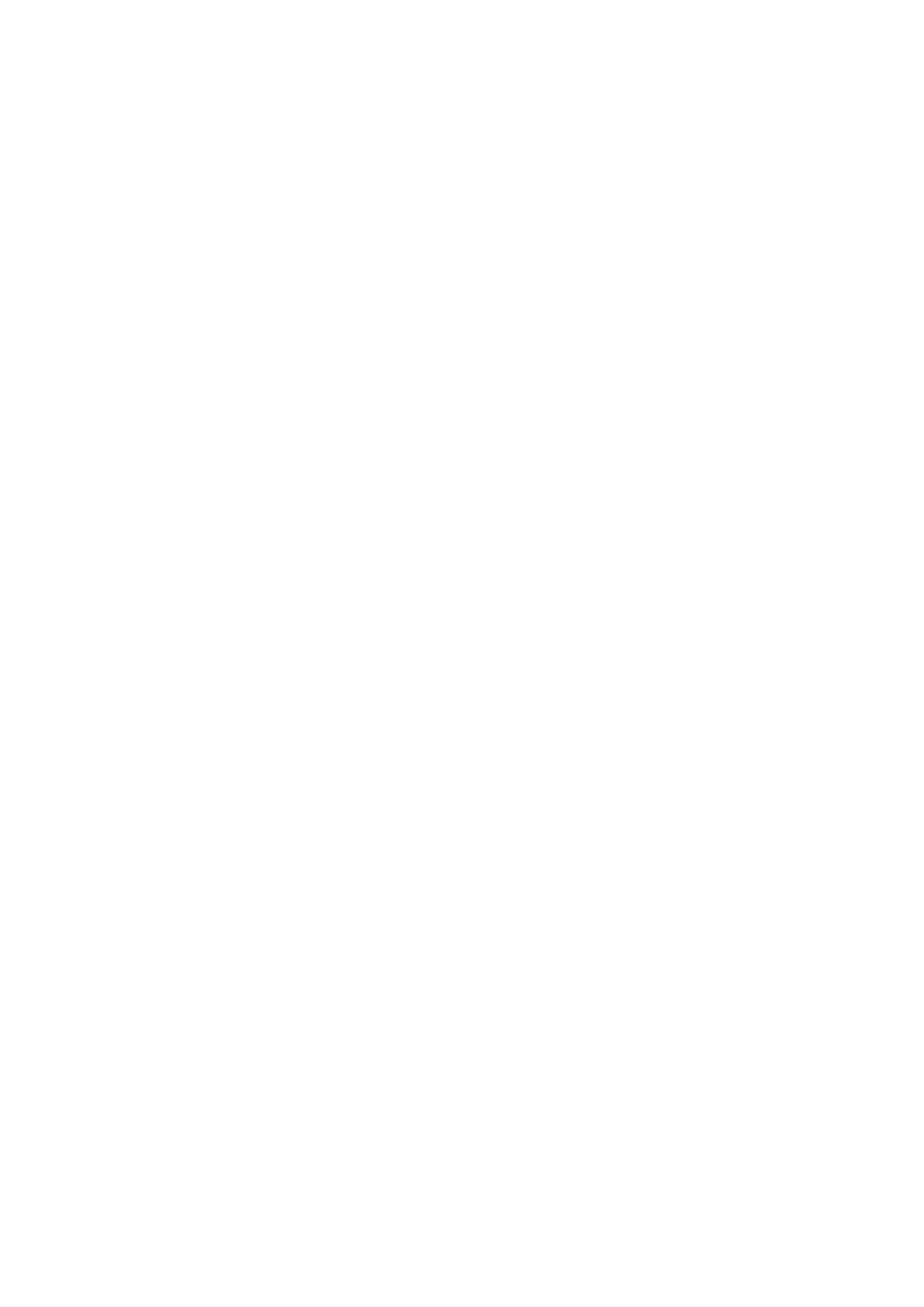

#### **The Project in brief**

Topten is part of the international Euro-Topten initiative supported by the European programme Intelligent Energy Europe and several national institutions (energy agencies, WWF, consumer associations, research institutes). On global level Topten is coordinated by TIG, the Topten International Group. The organisation adheres to the Topten Charter, TIG statutes and TIG Rules of Procedure (www.topten.info).

Topten is a service that supports the market for energy efficient products. It aims at making energy efficient products the first choice for consumers, by offering them a user friendly tool for product comparison and selection. The key element is an online information platform for consumers presenting the most energy efficient appliances currently available in various product categories, including household appliances, office equipment, consumer electronics and cars. Information on energy consumption and performance of products as well as several other characteristics (i.e. brand, model, price, picture) is provided. Product data is based on labels and standardized declarations as well as tests from accepted well known institutions. The service is independent of manufacturers and retailers.

#### **Consortium**

The project is co-ordinated by the Agence de l'Environnement et de la Maitrise de l'Energie (ADEME). The 19 project partners are:

| <b>Project Partner</b>                                      | Country   |
|-------------------------------------------------------------|-----------|
| Austria: Austrian Energy Agency (A.E.A.)                    | AT        |
| Belgium: World Wide Fund for Nature - vzw/asbl              | <b>BE</b> |
| Belgium: WWF European Policy Office                         | <b>BE</b> |
| Czech Republic: SEVEn, o.p.s.                               | CZ        |
| Finland: Motiva Oy                                          | FI.       |
| France: WWF Fonds Mondial pour la Nature                    | FR.       |
| Germany: dena, Deutsche Energie-Agentur                     | DF        |
| Germany: Oeko-Institut e.V.                                 | DF        |
| Germany: Wuppertal Institute                                | DE        |
| Germany: ICLEI European Secretariat                         | DE        |
| Greece: WWF Greece                                          | <b>GR</b> |
| Italy: WWF Italia Onlus                                     | IT        |
| Lithuania: LNCF, consumer federation                        | LT        |
| Luxemburg: Oeko-Zenter, asbl                                | ТU        |
| Norway: Norges Naturvernforbund                             | <b>NO</b> |
| Poland: FEWE Polish Foundation for Energy Efficiency        | PL        |
| Portugal: Quercus                                           | PT        |
| Romania: ICEMENERG                                          | <b>RO</b> |
| Spain: ADENA/WWF, Asociacion para la defensa de la natureza | ES        |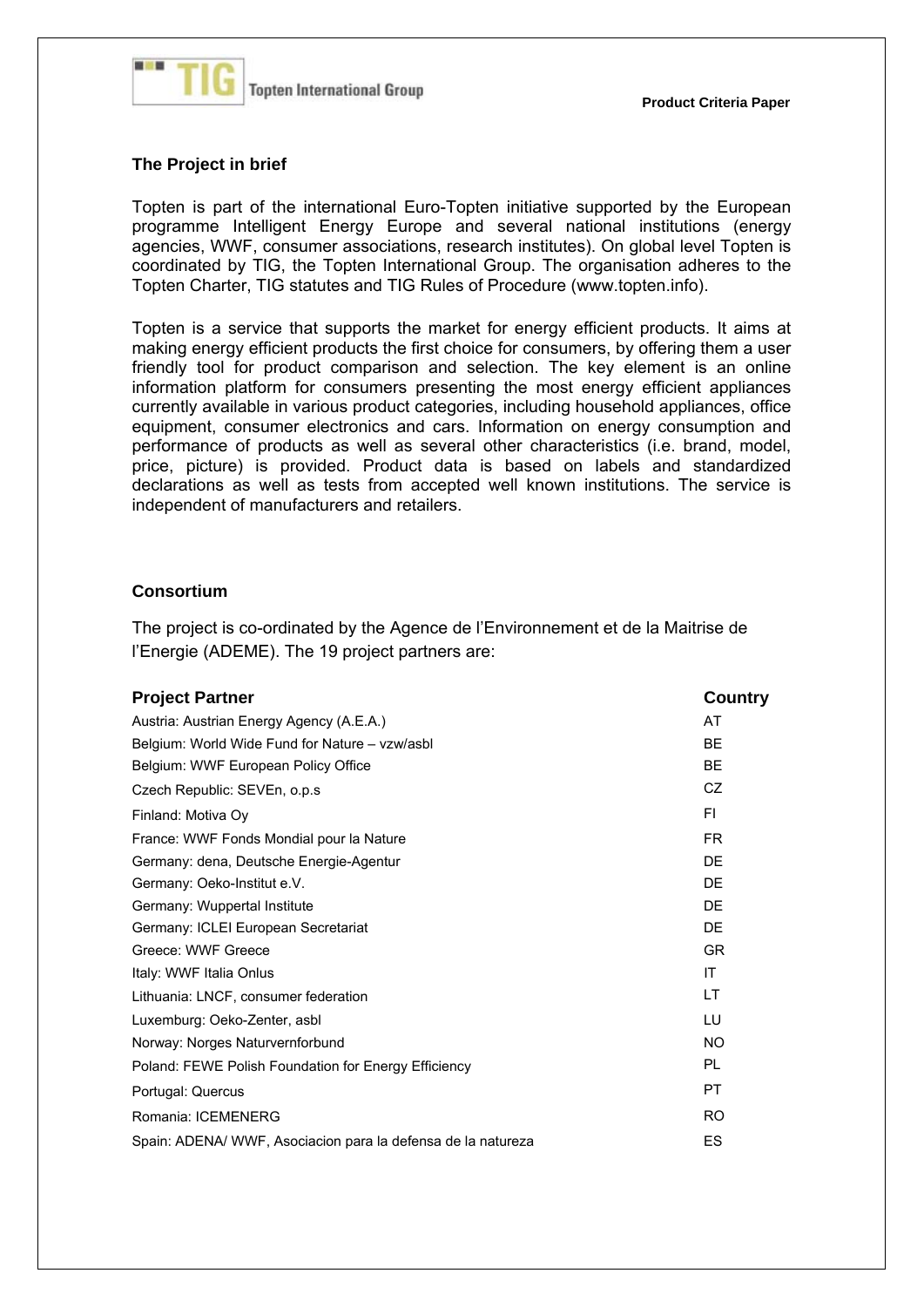

**Product Criteria Paper**

#### **Contact**

Therese Kreitz (project leader) 20 avenue du Grésillé BP 90406 49004 ANGERS CEDEX 01

France

+33.(0)4.9395.7984

#### therese.kreitz@ademe.fr

| Sophie Attali         | Dr. Eric Bush    | Siddharth Prakash  |
|-----------------------|------------------|--------------------|
| 6 rue de Verdun       | Rebweg 4         | Merzhauserstr. 173 |
| 93450 Ile-Saint-Denis | 7012 Felsberg    | 79111 Freiburg     |
| France                | Switzerland      | Germany            |
| +331 4922 0064        | +41 81 252 63 64 | $+49-761-45295-44$ |
| sattali@sowatt.net    | info@topten.info | s.prakash@oeko.de  |
|                       |                  |                    |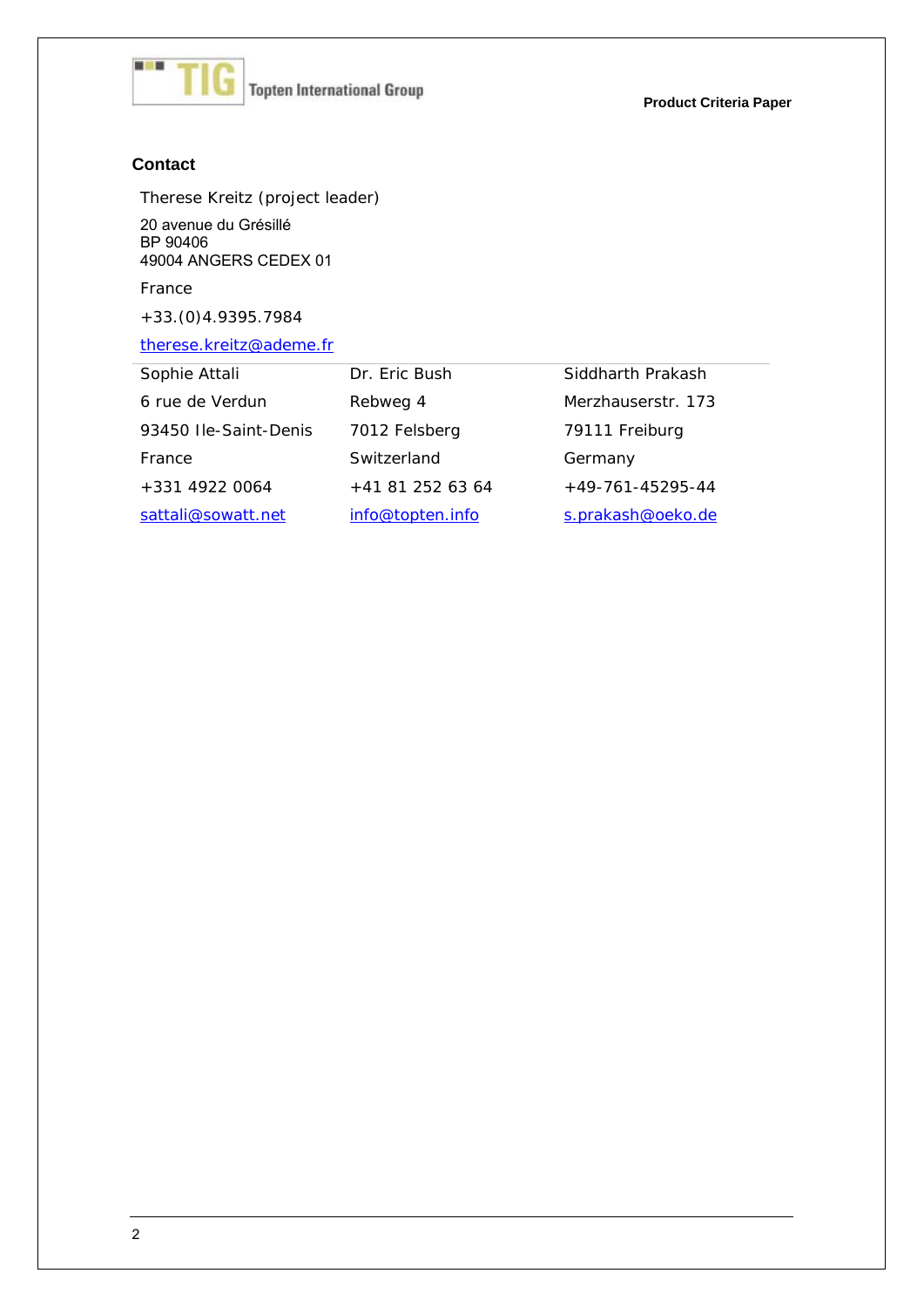

# Criteria Paper for DVD-Recorder, DVD-Player and Blu-ray Disc-Player

# **Contents**

| 1                       |  |
|-------------------------|--|
| $\mathbf{2}$            |  |
| 2.1                     |  |
| 2.2                     |  |
| 2.3                     |  |
| 2.4                     |  |
| 2.5                     |  |
| 2.5.1                   |  |
| 2.5.2                   |  |
| 2.6                     |  |
| 3                       |  |
| 3.1                     |  |
| 3.2                     |  |
| 3.3                     |  |
| 3.4                     |  |
| 3.5                     |  |
| $\overline{\mathbf{4}}$ |  |
| 4.1                     |  |
| 4.2                     |  |
| 4.3                     |  |
| 5                       |  |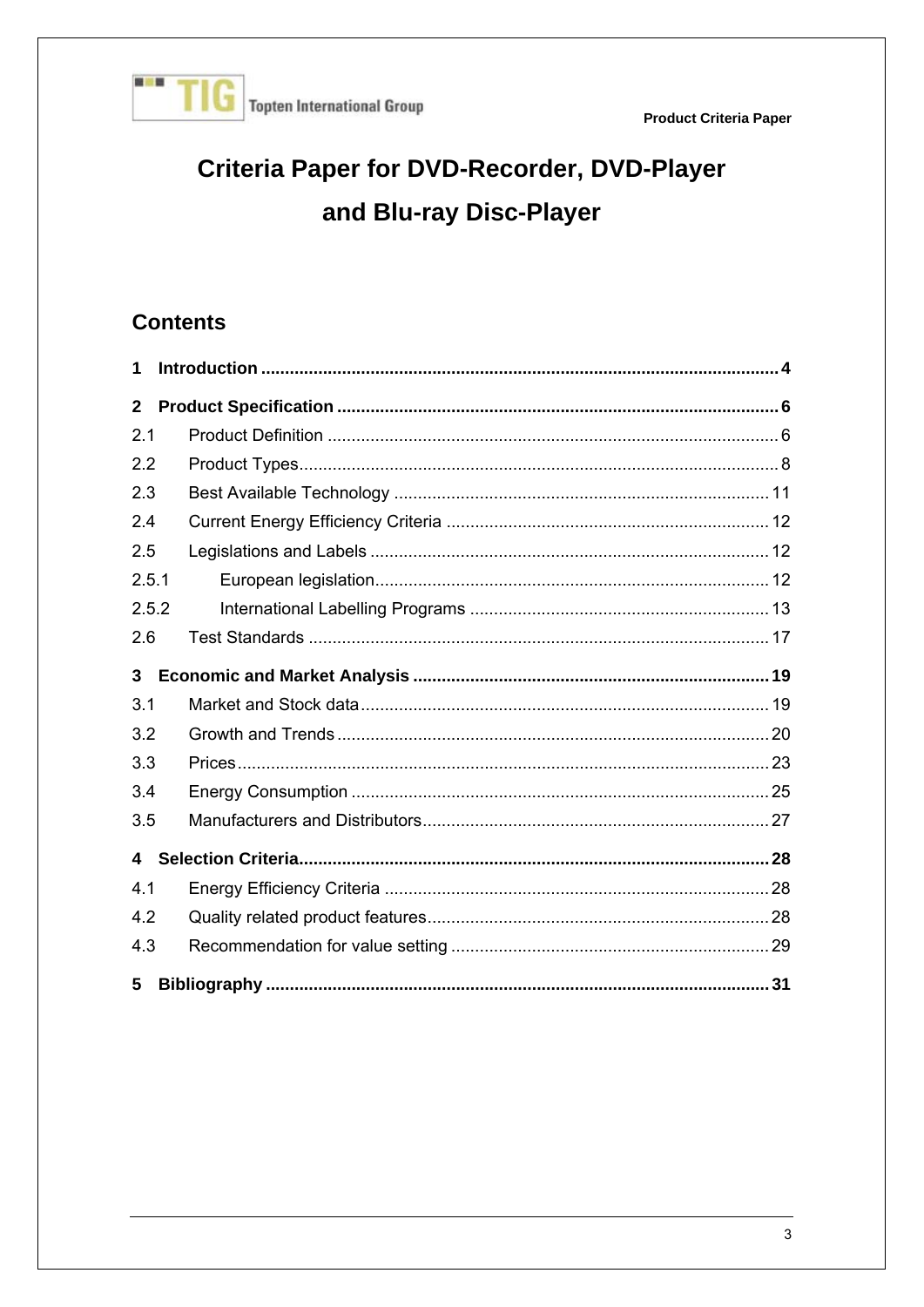

### **1 Introduction**

The criteria papers provide a central tool for the Euro-Topten partners to collect and analyse product data and establish a national Topten selection. Appropriate selection criteria and respective technical specifications are a crucial precondition for meaningful and well-accepted Topten websites. The purpose of this criteria paper is to provide a common basis for the definition of technical specifications. Obviously, the range of products differs significantly in terms of price level, configuration and energy consumption. Furthermore, differences also exist in purchasing power and behavioural aspects of people across European countries. .

Within the European wide Topten project, the aim is to develop an aligned approach for technical specifications for all national Topten websites. A high level of uniformity and congruency of the different national websites will enhance the awareness amongst manufacturers. Good quality data at national level furthermore allows to analyse the situation at European level and make policy recommendations, which are shown on www.topten.info.

This paper contains the product specification for Topten DVD-Recorder, DVD-Player and Blu-ray Disc-Player. Across Europe, a stock of about 174 million DVD and Blu-ray players and recorders existed in the private households 2008 (IVF 2009). If the energy consumption requirements, as listed in the Topten project, are followed and the stock of 174 million DVD and blu-ray products is replaced with Topten products, annual energy savings of about 60 to 70% could be achieved. In absolute terms, it would mean annual energy savings of about 50 kWh per product and about 8.6 billion kWh (8.6 TWh) across Europe. This implies a reduction potential of about 4.4 billion kg  $CO<sub>2</sub>$ eq per year<sup>1</sup>.

A product should meet all criteria described in Chapter 4 in order to be listed on www.topten.info as a Best Available Technology. In an ideal situation, criteria are based on international or European standards. However, in some cases, widely accepted and strictly defined standards are missing – (e.g. for products in the segment consumer electronics). Within the methodology of WP3, it was intended to use the implementation measures of the Ecodesign directive as a basis for the criteria definition. Currently, the preparatory study for Lot 3 Sound and Imaging Equipment, which includes DVD-Recorder, DVD-Player and Blu-ray Disc-Player, is being conducted. However, at the time of the inception of this report, the preparatory study has not been completed. Therefore, the information in this criteria paper is only partially availed from the ongoing preparatory study. This criteria paper is largely based on the study of the Öko-Institut (2009) "PROSA – DVD-Recorder, DVD-Player and Blu-ray Disc-Player -

Data on electricity mix in EU-27 is based on GEMIS 4.5.

1

<sup>1</sup> Calculations based on the energy consumption data presented in Prakash et al. (2009): PROSA – DVD-Recorder, DVD-Player and Blu-ray Disc Player – Developing the award criteria for a climate label, Öko-Institut, Freiburg 2009.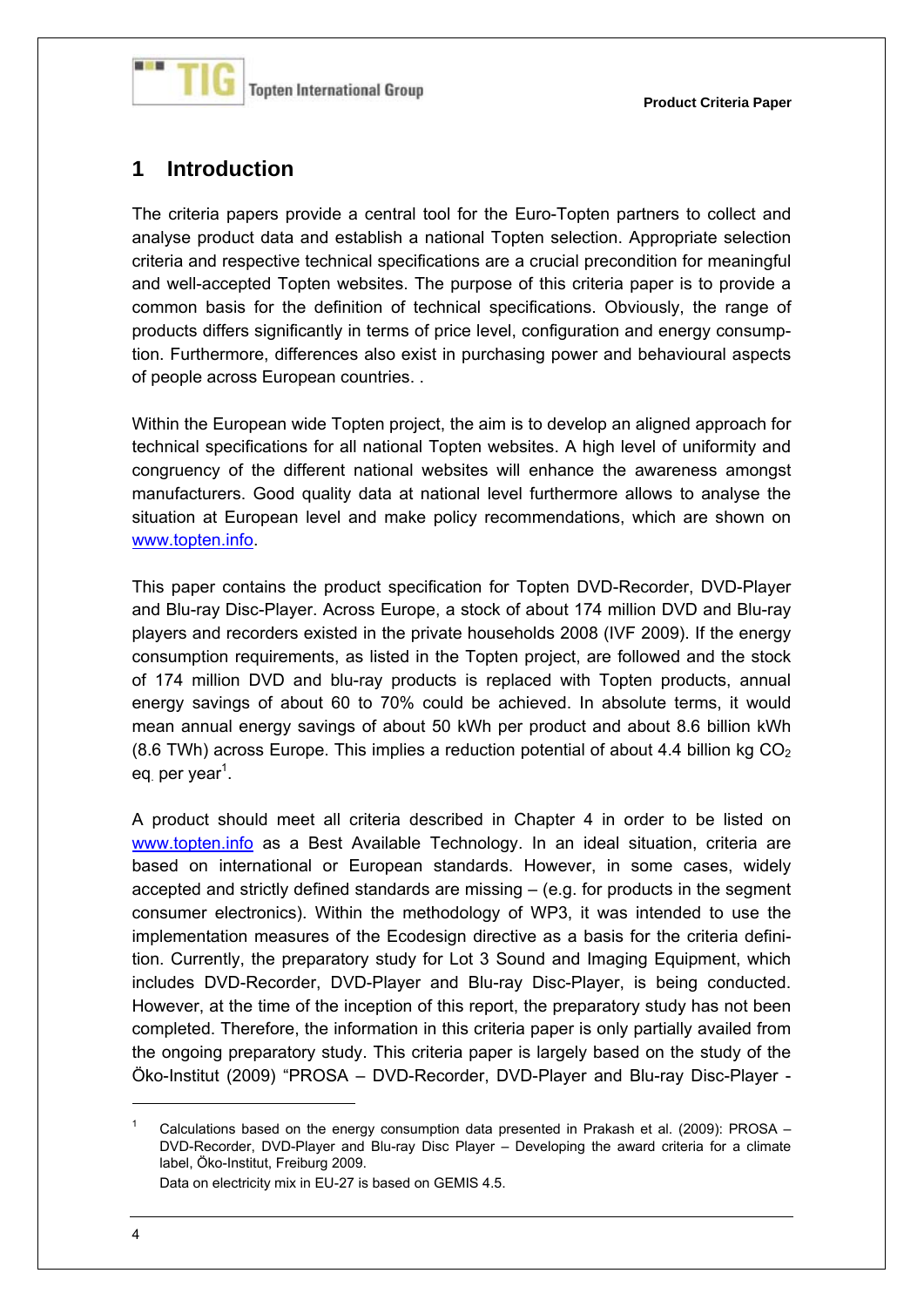

1

**Topten International Group** 

**Product Criteria Paper**

Developing the award criteria for a climate label  $42$ . This study was done within the framework of developing award criteria for the German Blue Angel Label.

**<sup>2</sup>** Prakash, S.; Brommer, E.; Grießhammer, R.; Lüders, B. (2009). PROSA DVD-Recorders / Blu-ray-Players – Developing the award criteria for a climate label. Freiburg 2009. Commissioned by: German Environment Ministry (BMU), Berlin / Project Management Jülich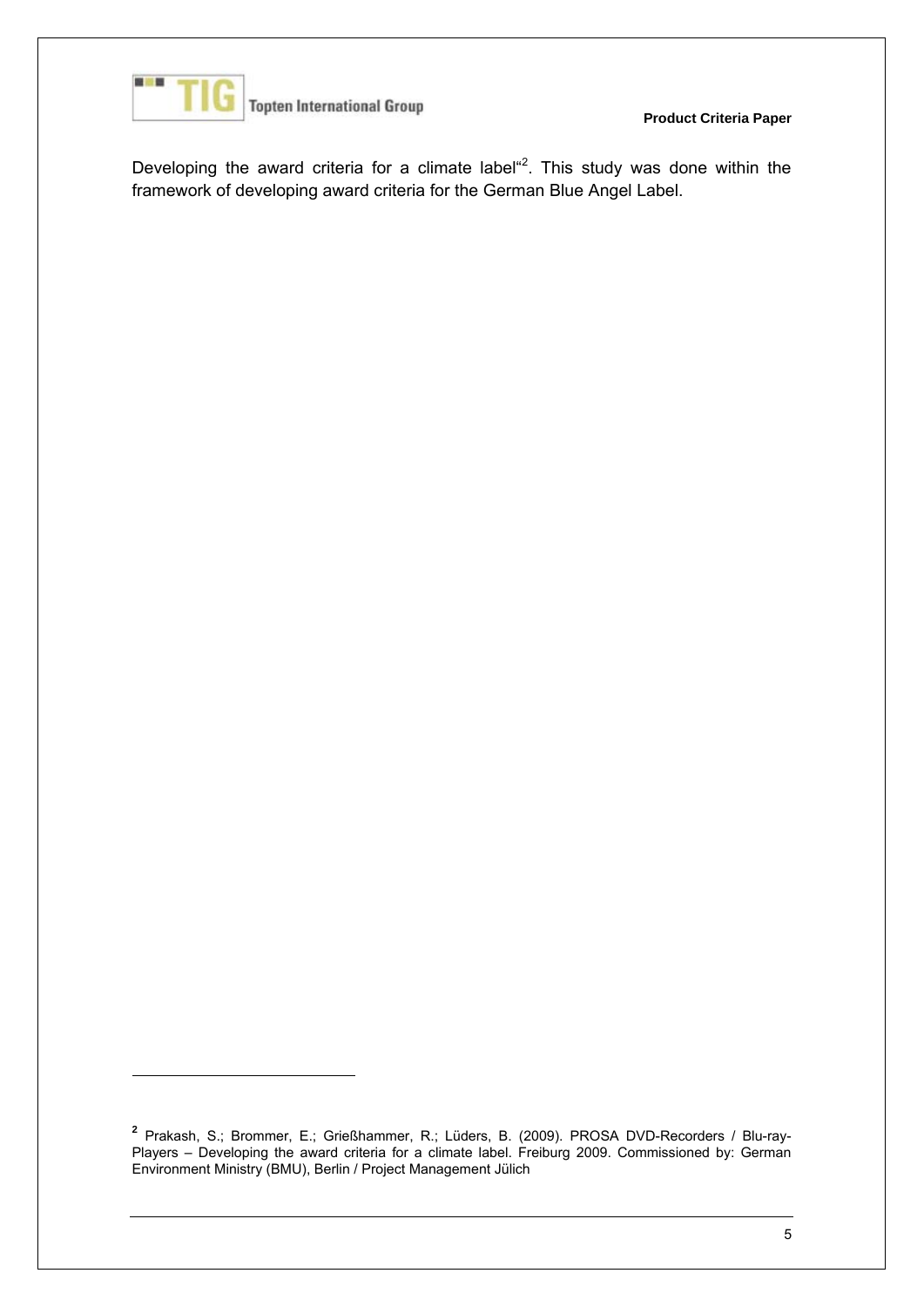

# **2 Product Specification**

This chapter provides an overview of DVD-Recorder, DVD-Player and Blu-ray Disc-Player. It also gives a technical analysis of the product and explains EU and national relevant product and test standards.

#### **2.1 Product Definition**

The California Energy Commission $3$  uses three definitions to describe DVD-devices meant to decode, produce and record (digitized) video signals:

- 1. "Digital versatile disc (DVD) player" means a commercially-available electronic product encased in a single housing that includes an integral power supply and for which the sole purpose is the decoding of digitized video signals on a DVD.
- 2. "Digital versatile disc (DVD) recorder" means a commercially-available electronic product encased in a single housing that includes an integral power supply and for which the sole purpose is the production or recording of digitized video signals on a DVD. "DVD recorder" does not include models that have an EPG function<sup>4</sup>.
- 3. "Digital video recorder (DVR)" means a device which can record video signals onto a hard disk drive or other device that can store the images digitally. "DVR" does not include models that have an EPG function.

In this classification, the recent development in the optical format towards Blu-ray technology is missing. Blu-ray is a rather recent optical format with a storage capacity (27 GB) which is 6 times higher than that of a DVD, and 34 times higher than that of a CD. Such a storage capacity is sufficient to record 2 hours of film in HDTV-format. Bluray Discs can only be used with the Blu-ray Disc-Players. In order to write and read the data, Blu-ray Disc-Players make use of a blue-violet laser (Blu-ray). It has a shorter wavelength (405 nm) than that of a red laser (650 nm) used in standard DVDs. Furthermore, Blu-ray burners also possess an extra red laser in order to read and burn CDs and DVDs. A big advantage of Blu-ray Discs lies in its ability to show finer picture details and provide a larger number of sound formats that generally available in DVDs. Thus, in line with the definitions above, a Blu-ray Disc-Player can be defined as follows:

1

**<sup>3</sup>** CEC reference [(2007) 2007 Appliance efficiency regulations (revised) http://www.energy.ca.gov/2007publications/CEC-400-2007-016/CEC-400-2007-016-REV1.PDF

**<sup>4</sup>** "Electronic programming guide (EPG)" means an application that provides an interactive, onscreen menu of TV listings, and that downloads programme information from the vertical blanking interval of a regular TV signal.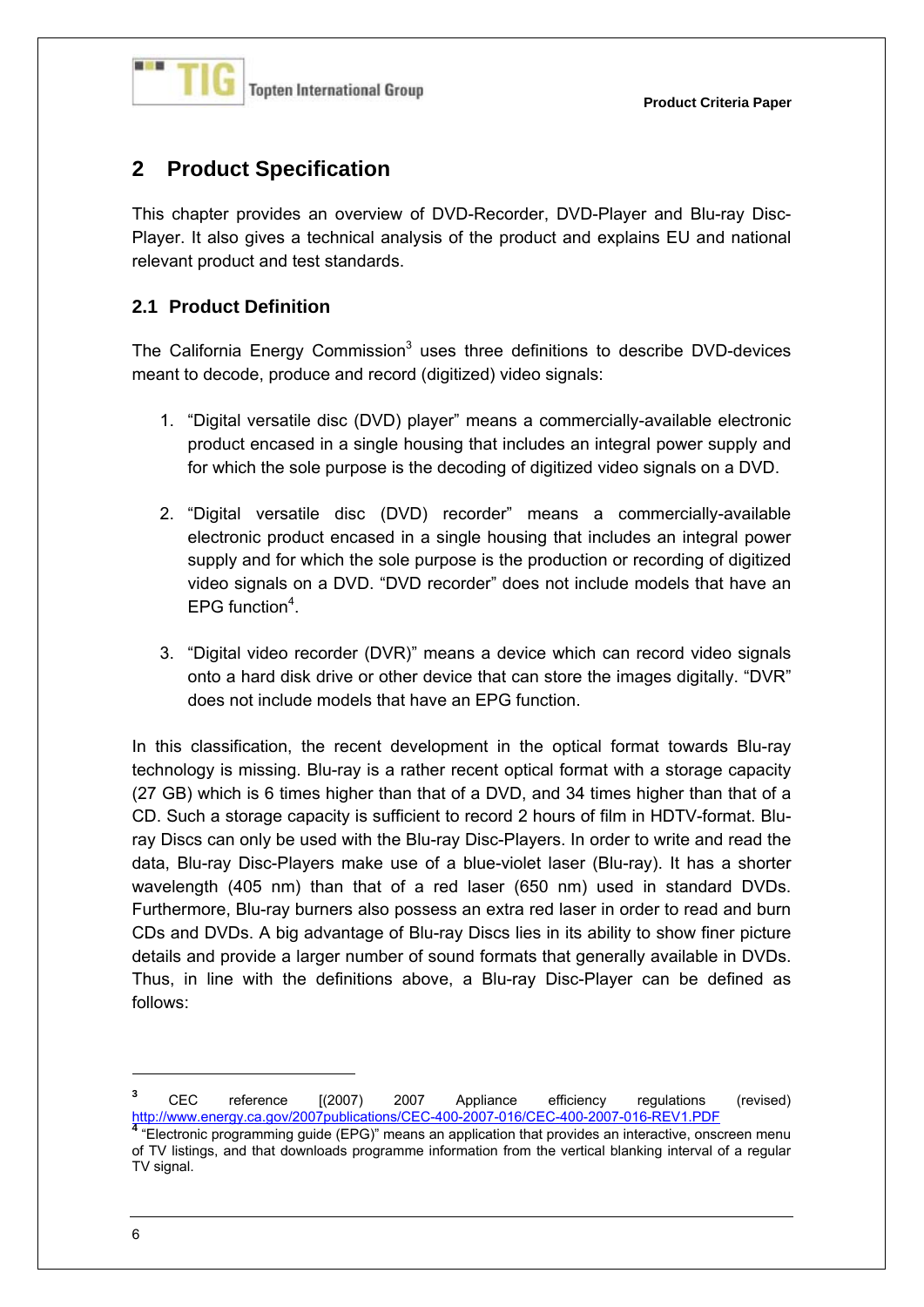

4. "Blu-ray Disc-Player" means a commercially-available electronic product encased in a single housing that includes an integral power supply and for which the sole purpose is the decoding of digitized video signals on a Blu-ray or a DVD".

However, this approach could create a very large number of definitions as new products enter the market with new features or combine existing features. Thus, it is important to differentiate the products under focus of this criteria paper from similar products, such as Set-Top Boxes, Home Cinema System (with speakers) and Portable DVD Player. In line with the recent development of ENERGY STAR Version 2.0 Program Requirements for Audio/Video<sup>5</sup>, following products should be excluded from the scope of this criteria paper:

- a) Products which meet the definition of a Display, Television, Set-Top Box (STB), Computer, or Game Console per the definitions in ENERGY STAR requirements for those product categories. Also excluded are products that include an IP video tuner and are sold or provided outside of a dedicated service contract
- b) Primarily battery-powered products (i.e. MP3 players, portable DVD players, portable gaming systems, etc.)
- c) Products for use in automotive applications
- d) Video projectors
- e) Home and building automation & control products
- f) Whole-house and whole-building audio and/or video systems
- g) Videoconferencing systems
- h) Wireless microphone systems
- i) A/B Selector Switching
- j) Media Server

-

Furthermore, home cinema systems can be identified by the ability to be connected directly to speakers because they have an integrated amplifier. This can greatly increase the power consumption and has more in common with other types of audio

<sup>5</sup> https://www.energystar.gov/ia/downloads/AV%20Final%20Draft%20v2%20Specification.pdf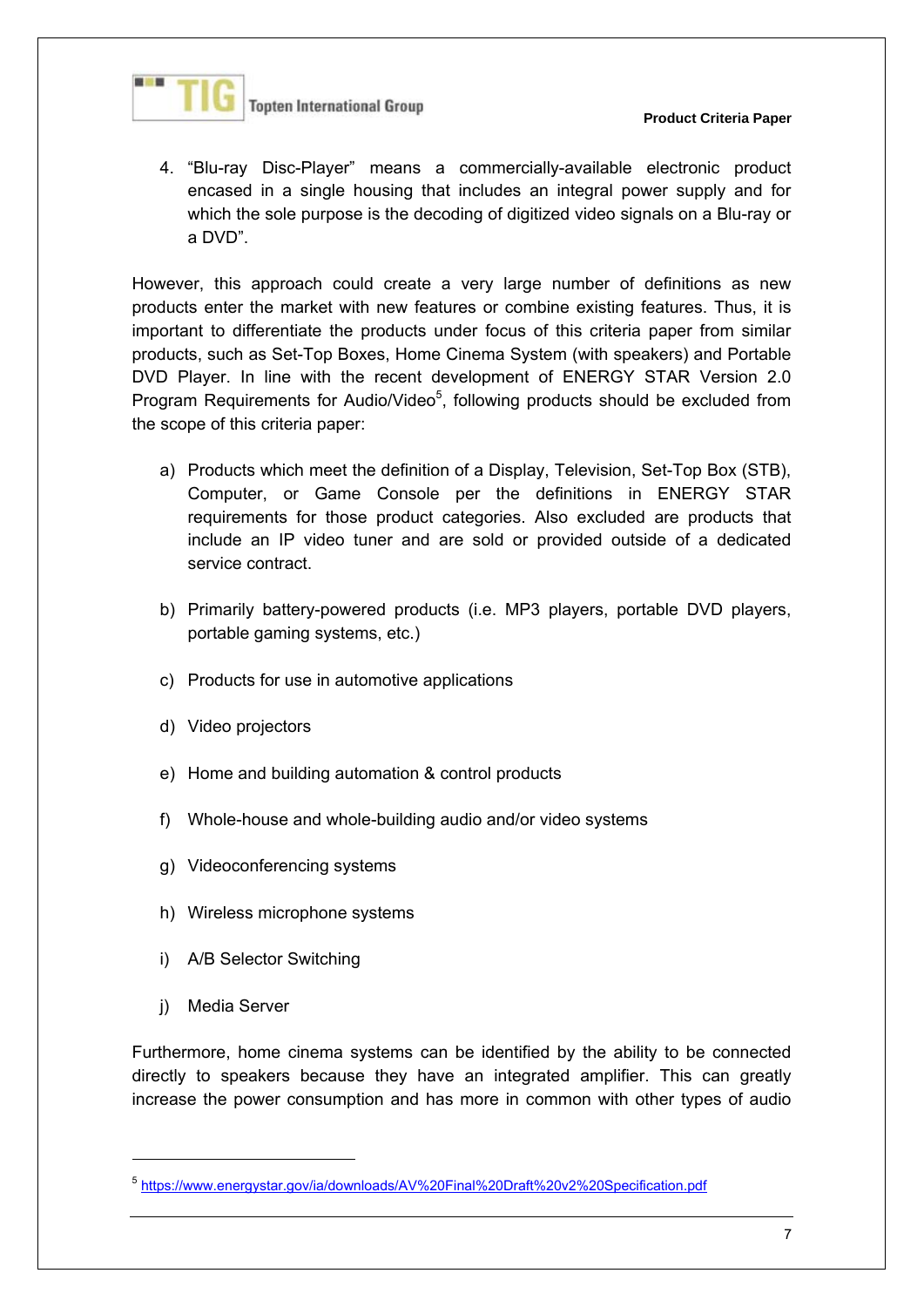

amplifiers and receivers. Therefore, devices with an integrated audio amplifier are excluded from the scope of this criteria paper.

Thus, this criteria paper defines DVD-Recorder, DVD-Player and Blu-ray Disc-Player as stand-alone devices which:

- a) decode video to an output audio/video signal from recorded or recordable media via a powered or integrated media interface such as an optical drive, USB or HDD interface
- b) have no tuner unless it records on a removable media in a standard library format
- c) are primarily mains powered
- d) do not have a display for viewing video
- e) lack an integrated audio amplifier
- f) are not designed for a broad range of home or office applications

#### **2.2 Product Types**

As mentioned in the previous chapter, the video devices can be differentiated according to their ability to decode, produce and record digitized video signals. Devices whose sole purpose is decryption and decoding of digitized video signals on a removable media are covered by DVD-Player and Blu-ray Disc-Player, depending upon which removable media is used. Devices whose sole purpose is the production or recording of digitized video signals on a DVD are covered by DVD-Recorders without Hard Disc Drive (HDD). And finally, devices which can record video signals onto a hard disk drive, are covered by DVD-Recorders with HDD.

Other innovations include combination devices which include:

- **F** multiple storage options such as both DVD and HDD in one device,
- solid state discs (SSD) which are potentially a direct replacement for HDD
- internet connections for downloading multimedia content and conditional access to device specific media content.

In the following, a list of features and functions defining a DVD/ Blu-ray Player/ Recorder are presented: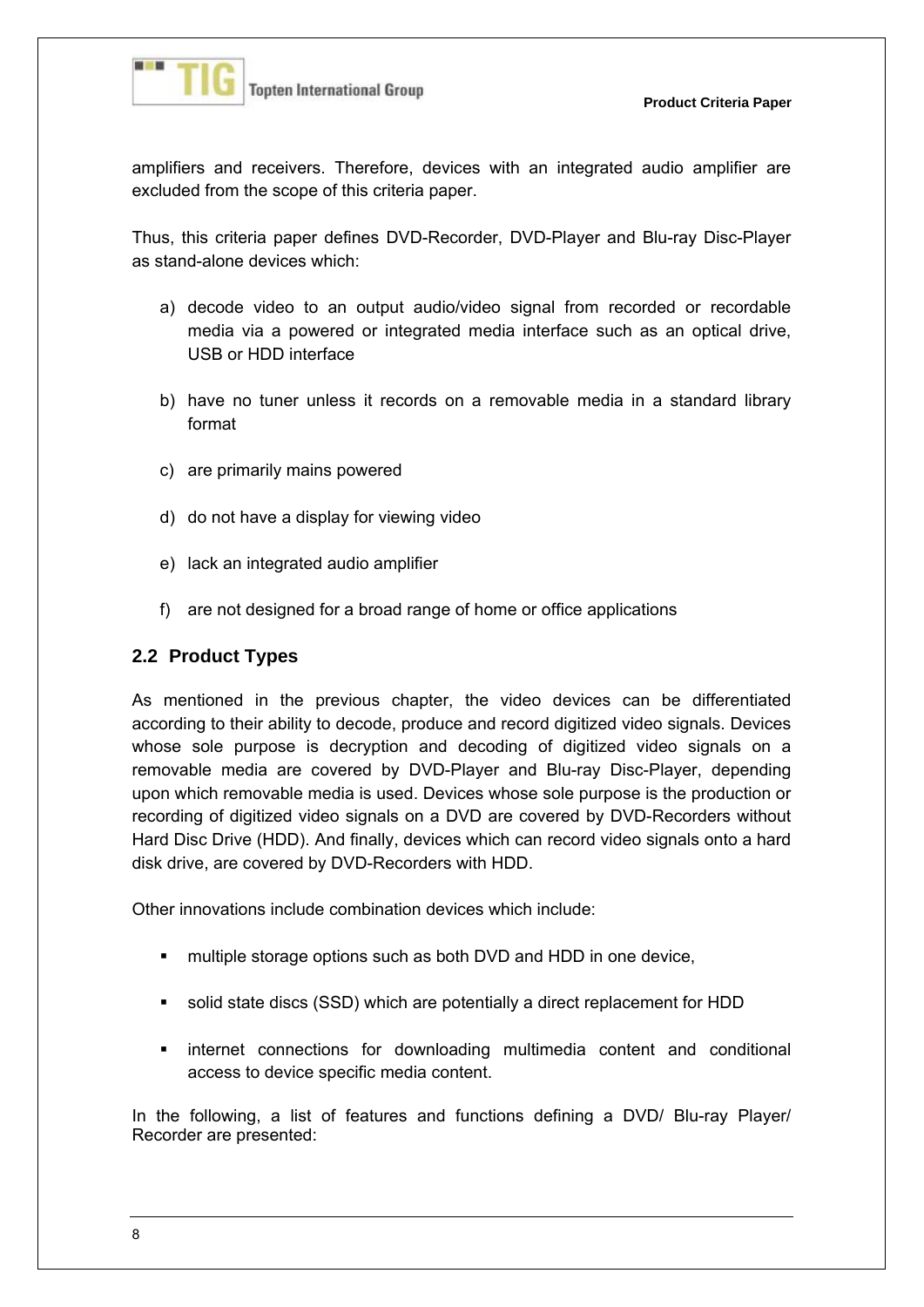

- Designed to be primarily mains operated (required)
- Video source (required)
	- o Media interface to storage medium (required) to:
		- Standard removable library formats, e.g. DVD, BD
		- And/or other formats eg hard disk drive, USB, flash memory card reader
	- o Integrated storage device e.g. (HDD), (SSD) (optional)
- Video playback (required) Audio/Video decoding, (decryption) and output
- Video recording (optional) Audio/video encoding, (encryption) and input
- Network connectivity (optional)
- Battery (optional)
- Switching and distribution (optional)
- Input (optional)
- (Tuner to decode broadcast video signals, including IPTV if there is also recording to removable library media)

Hard disc drive (HDD) recorders with digital TV (DTV tuners) have the benefit of being able to record and play simultaneously and continuously, enabling live-TV to be paused. It also stores all the video within the device, reducing the space needed to physically store optical discs and the need to swap them in and out of the device. However, the storage is not considered removable and therefore has a large but limited capacity. Furthermore, DVD-Recorders (with HDD) have the ability to edit / delete advertisements from the recordings. In some recorders, the so called capital marks can be set at the end of each recording to facilitate the skipping of advertisments while watching the recording later on. Additionally, the recorders have a function with which recorded programmes can be brought exactly to their true start and true end, while deleting the unnecessary extended recording. Some DVD-Recorders (with HDD) record a programme automatically after being switched-on. The automatic recording is, however, not saved automatically on HDD, and has to be archived with the help of an extra command before switching-off the device. In some recorders, it is possible to deactivate the function of automatic recording.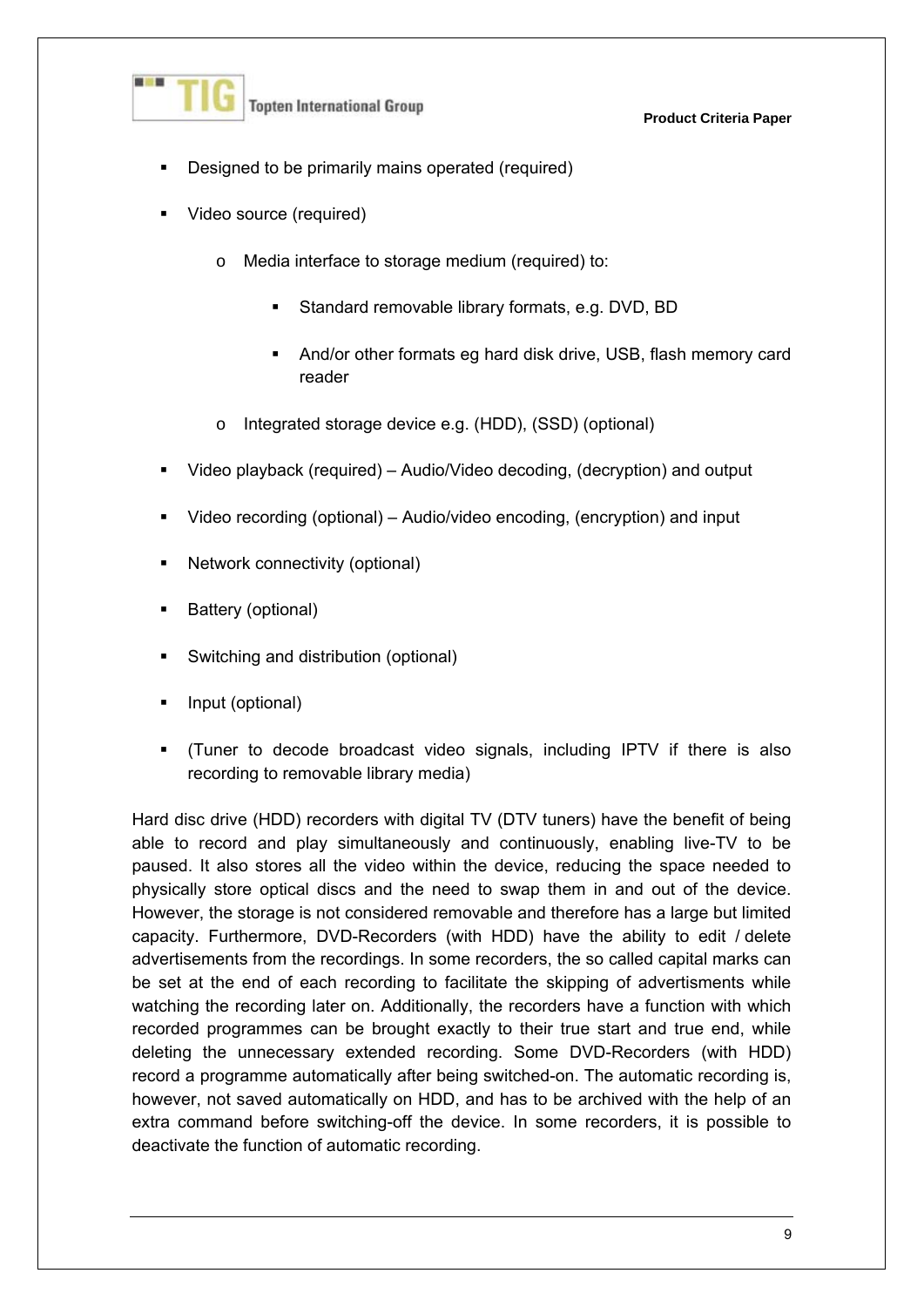

The storage capacity of DVD recorders (with HDD) depends on the quality of recordings. In larger HDDs (400 GB), the storage capacity lies at 90 hours for high quality recordings, and 710 hours for low quality recordings (test 2/2008). In mediumsized HDDs (250 GB), the storage capacity for high quality recordings lies between 36 – 67 hours, and for low quality recordings between 355 – 729 hours (test 2/2008). Small-sized HDDs (160 GB) have storage capacity of 35 – 40 hours for high quality recordings, and 280 hours for low quality recordings (test 2/2008). Some DVD-Recorders have the ability to adapt the quality of the recordings and with it the storage requirement according to the available storage capacity.

Furthermore, there is an increasing number of DVD-Recorders (with HDD) in the market with integrated Tuner. Apart from analogue tuners for cable and antennae TV, DVD-Recorders are also equipped with digital tuners. With the help of an integrated digital tuner, it is possible to receive digital terrestrial TV (DVB-T). Thus, consumers do not have to buy an extra tuner in order to receive DVB-T. Furthermore, there is until now only one DVD-Recorder in the market which is equipped with digital satellite receiver (DVB-S) (Prakash et al. 2009). Finally, some DVD-Recorders possess two HD digital tuners, which helps in recording two different programmes in HD quality at the same time.

DVD-Recorders, DVD-Player and Blu-ray Disc-Player possess, apart from an analogue scart connection, also HDMI<sup>6</sup>-connection points. With this, digital data stored on DVDs/ Blu-ray Disks can be transferred directly to projectors, LCD and Plasma TV without leading to a loss in picture quality related to the transformation in analogue signal. Alternatively, there are also DVI-connection points (Digital Visual Interface), which can transfer analogue as well as digital data. DVI-connection points can be differentiated into DVI-D (only digital data is tranfsferred), DVI-I (both analogue and digital data is transferred) and DVI-A (only analogue data is transferred, rare to find). DVI and HDMI are compatible with each other, so that, for example, to connect a TV with DVIconnection point with a DVD-Player with a HDMI-connection point.

DVD-Recorders, DVD-Player and Blu-ray Disc-Player can also be used to show photographs, and to listen to music (traditionally possible only with CD-Players). Furthermore, many devices have a so called MP3 ripping function that enables to record the music data in MP3-format on an USB-stick, while simultaneously listening to a music CD. The devices can also be used to play music or data from an USB-stick or SD-cards.

The recent technological development in the form of Blu-ray Disc-Players provides more features and functions, such as Video-On-Demand and BD Live (downloading trailers, sub-titles etc from the internet). Some High-end Blu-ray Disc-Players possess two HDMI-output sources in order to transfer picture and sound data separately. The

1

<sup>&</sup>lt;sup>6</sup> High Definition Multimedia Interface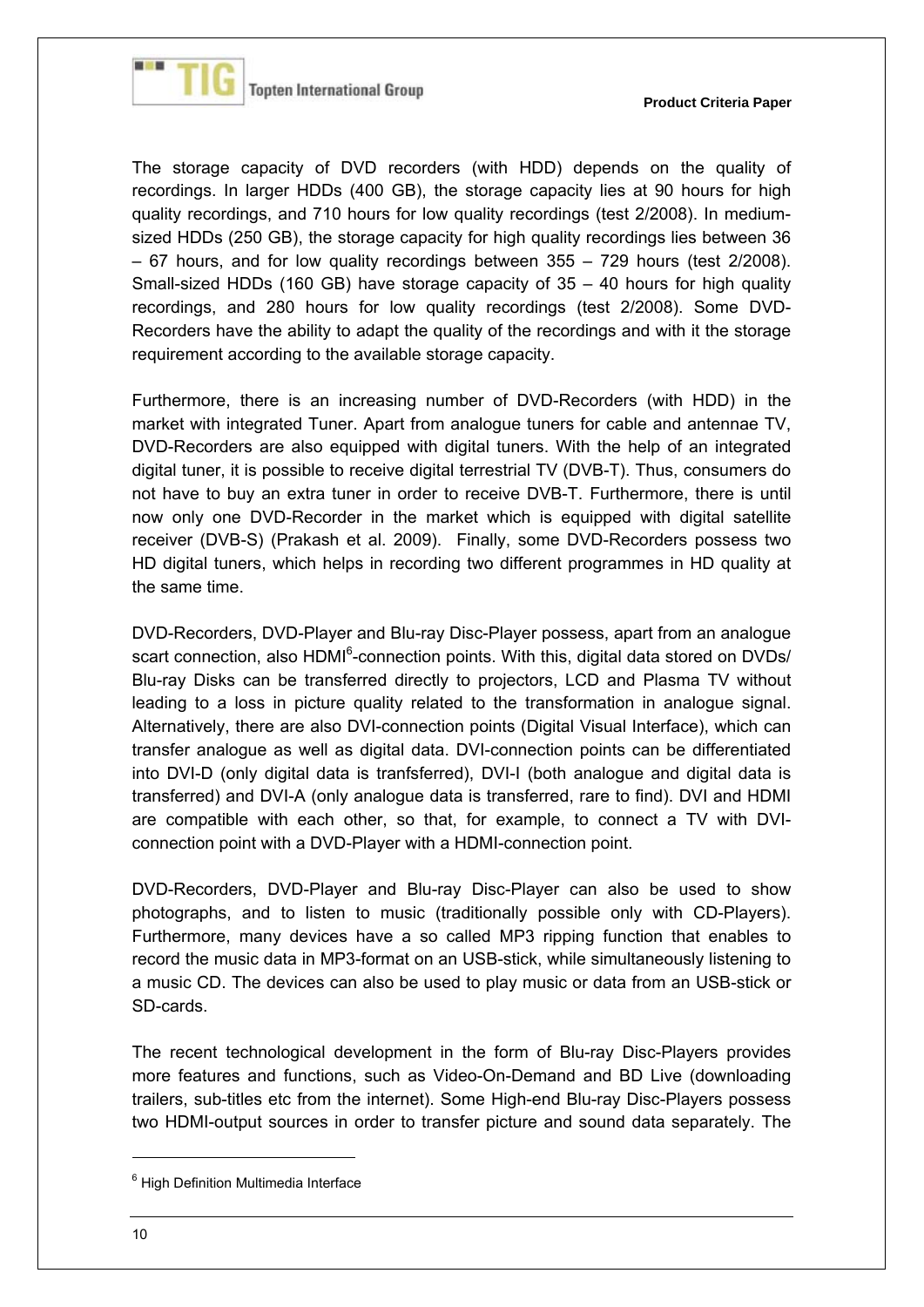

two output sources can also be used, for instance, to connect to a TV and a projector at the same time.

#### **2.3 Best Available Technology**

Apart from several aspects discussed in the previous chapter, it is important to perceive the role of Best Available Technology in terms of lower energy consumption. One of the most important points in this context is the ability of a device to auto power down  $(APD)^7$  to standby-mode with low power consumption. In the current version of ENERGY STAR Version 2.0 Program Requirements for Audio/ Video, the requirement for an Auto Power Down function is mandatory.

The aspect of Auto Power Down in terms of reducing the total time spent in high energy consumption modes, is not only related to the ON-Mode, but also to the so called "Quick Start Mode" which is available in DVD-Recorders and Blu-ray Disc-Players. The basic purpose of the "Quick Start Mode" is to reduce the reactivation time of the device. Generally, DVD-Recorders and Blu-ray Disc-Player require between 30- 60 seconds reactivation time, which is considered to be too long by consumers. Therefore, it is assumed that a majority of consumers would prefer to select "Quick Start Mode" for comfort as the reactivation times is reduced to mere  $3 - 5$  seconds. However, power consumption in a "Quick Start Mode" is extremely high if compared to normal low power standby. The power consumption of DVD-Recorders and Blu-ray Disc-Players in this mode ranges between 7 to 14 watts (Prakash et al. 2009). Prakash et al. (2009) calculated that in absence of an Auto Power Down function, energy consumption of DVD-Recorders and Blu-ray Disc-Players increases almost two to three times if "Quick Start Mode" is used instead to low power standby.

In few devices, the customer is informed during the first configuration after the purchase that selection of the "Quick Start Mode" implies a much higher energy

1

<sup>7</sup> According to the ENERGY STAR Version 2.0 Program Requirements for Audio/ Video, Auto Power Down can be defined as: "the capability to automatically switch a device from On mode to Sleep mode after a predetermined period of time (APD timing) has elapsed. APD timing begins when the following criteria have been met: (1) the device has ceased performance of all primary functions, or (2) the last user input has been received (e.g., remote control signal, volume adjustment).

Primary function is defined by the same ENERGY STAR document as: "a primary function is any discrete, dynamic device function that can be perceived by an end-user. The delivery of active audio/video content to an end user is considered a primary function.

 <sup>1)</sup> Continuous device functions (e.g. clocks, status displays, indicator lamps) are not primary functions.

 <sup>2)</sup> Static device functions are not considered to be primary functions. Static functions include, but are not limited to:

i) No active audio or video processing or output

ii) Playback paused or stopped

iii) No optical disc media in disc drive

iv) System waiting in disc menu or other menu for user input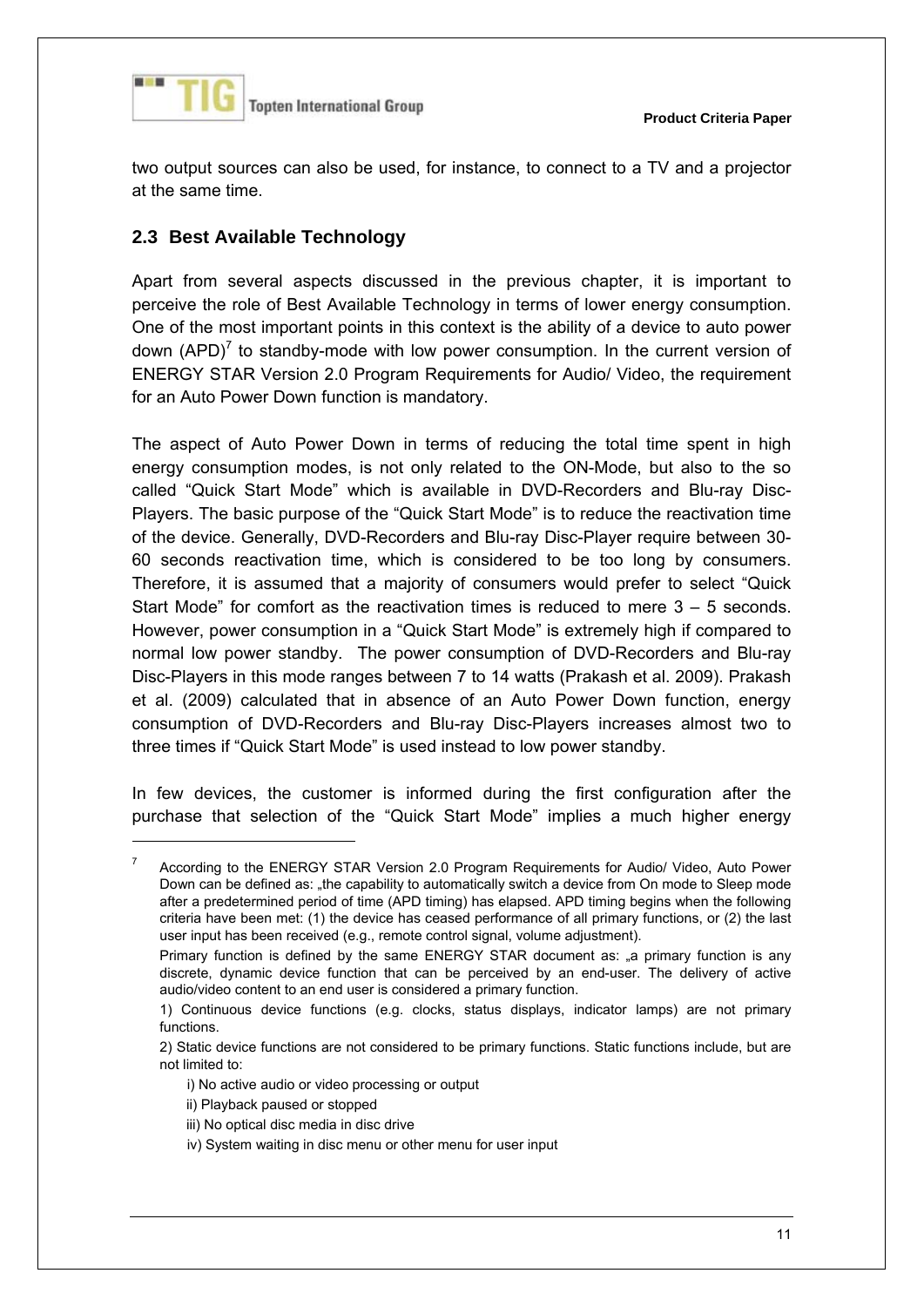

consumption than normal standby. In the specifications of the German Blue Angel Label (www.blauer-engel.de), the manufacturers have to fulfill not only the requirement of Auto Power Down (after 4 hours of user inactivity) and provision of energy consumption information while selecting "Quick Start Mode", but they are also required to provide exact power consumption values in wattss for "Quick Start Mode" and normal low power standby during first configuration. This requirement is, however, only valid for DVD-Recorders. Blu-ray Disc-Players with the function of "Quick Start Mode" have been left out of the scope of the German Blue Angel Label.

#### **2.4 Current Energy Efficiency Criteria**

At the EU level, the development of ecodesign requirements for different types of sound and imaging equipment are under progress (Lot 3, Sound & Imaging Equipment: www.ecomultimedia.org). The category sound and imaging equipment is seperated into four product groups: (1) Video players/ recorders, (2) Projector/ beamer, (3) Games machines, and (4) Digital picture frames. The product group video players/ recorders encompasses DVD-Recorder, DVD-Player and Blu-ray Disc-Player.

#### **2.5 Legislations and Labels**

#### **2.5.1 European legislation**

The following four European legislations are relevant for DVD-Recorders, DVD Players and Blu-ray Disc-Players.

- Directive 2002/96EC (WEEE) Waste Electrical and Electronic Equipment Directive
- **Directive 2002/95/EC (RoHS) Directive on the restriction of the use of certain** hazardous substances in electrical and electronic equipment
- **Low Voltage Directive (LVD) 2006/95/EC**
- **Electromagnetic (EMC) Directive 2004/108/EC**
- Commission Regulation 278/2009 implementing Directive 2005/32/EC. Ecodesign requirements for external power supplies (EPS)
- Commission Regulation 1275/2008 implementing Directive 2005/32/EC. Ecodesign requirements for standby and off mode electric power consumption of electrical and electronic household and office equipment.

The last regulation applies to the standby and off mode power consumption of electrical and electronic household and office equipment. It sets maximum power consump-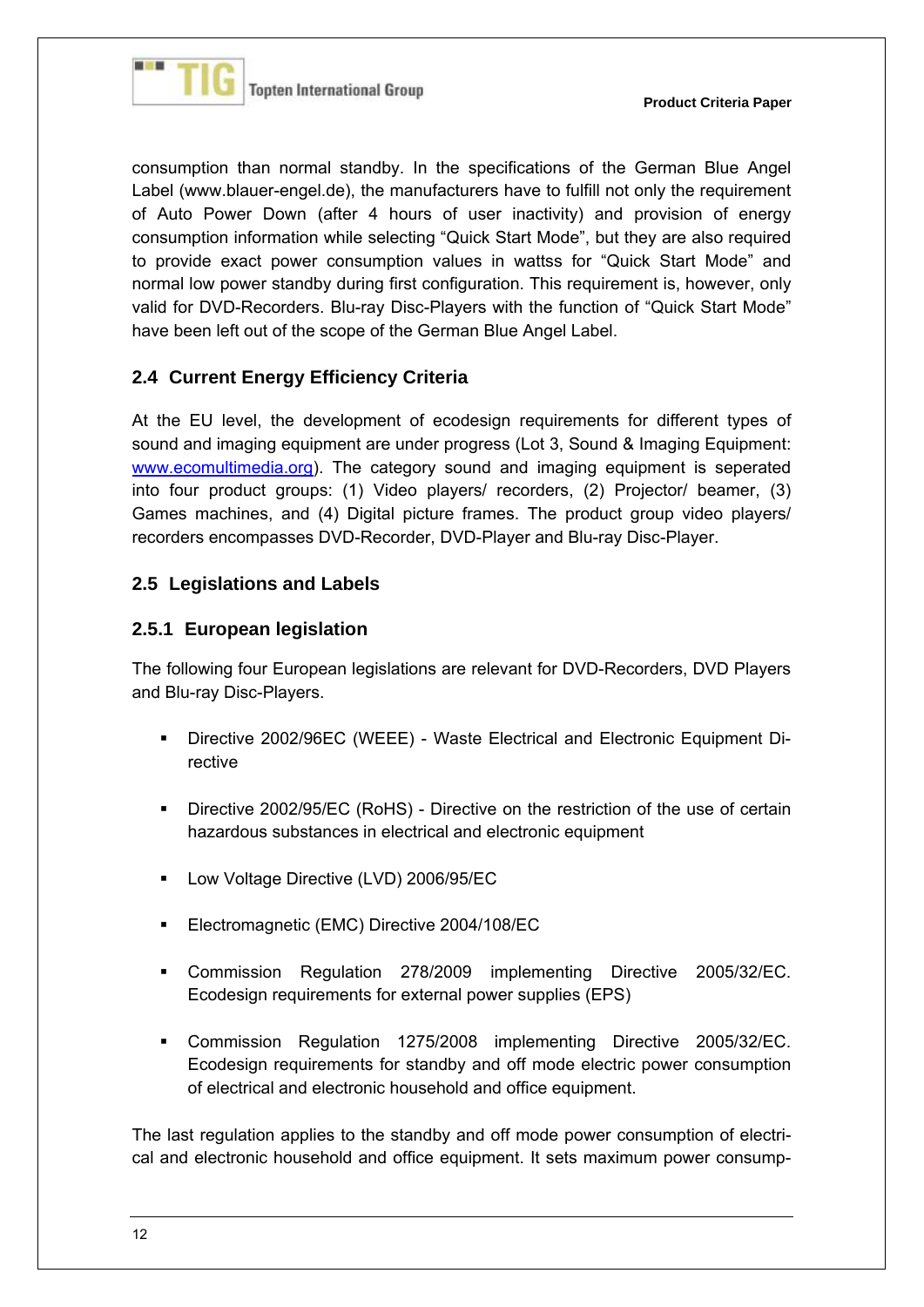

tion allowances depending on the functions enabled while in standby and off-mode. The regulation will come into effect in 2010, and is made stricter in 2013.

The Regulation specifically defines standby and off mode which must be available for equipment "unless inappropriate":

- 'Off mode' means a condition in which the equipment is connected to the mains power source and is not providing any function; the following shall also be considered as off mode:
	- o conditions providing only an indication of off-mode condition;
	- o conditions providing only functionalities intended to ensure electromagnetic compatibility pursuant to Directive 2004/108/EC of the European Parliament and of the Council
- 'Standby mode(s)' means a condition where the equipment is connected to the mains power source, depends on energy input from the mains power source to work as intended and provides only the following functions, which may persist for an indefinite time:
	- o reactivation function, or reactivation function and only an indication of enabled reactivation function, and/or
	- o information or status display;

The table below shows the power consumption requirements of Commission Regulation 1275/2008 implementing Directive 2005/32/EC for standby and off mode:

**Table 1 Requirements for 2010 and 2013** 

|      | Off-mode [W] | Standby mode [W] | <b>Standby mode with</b><br>information display [W] |
|------|--------------|------------------|-----------------------------------------------------|
| 2010 | 1.00         | 1.00             | 2.00                                                |
| 2013 | 0.50         | 0.50             | 1.00                                                |

#### **2.5.2 International Labelling Programs**

The following table illustrates the international label programes for energy efficient DVD Players/Recorders and Blu-ray Players with their scope and respective requirements.

#### **Table 2 National programes for DVD Players, DVD Recorders and Blu-ray Players**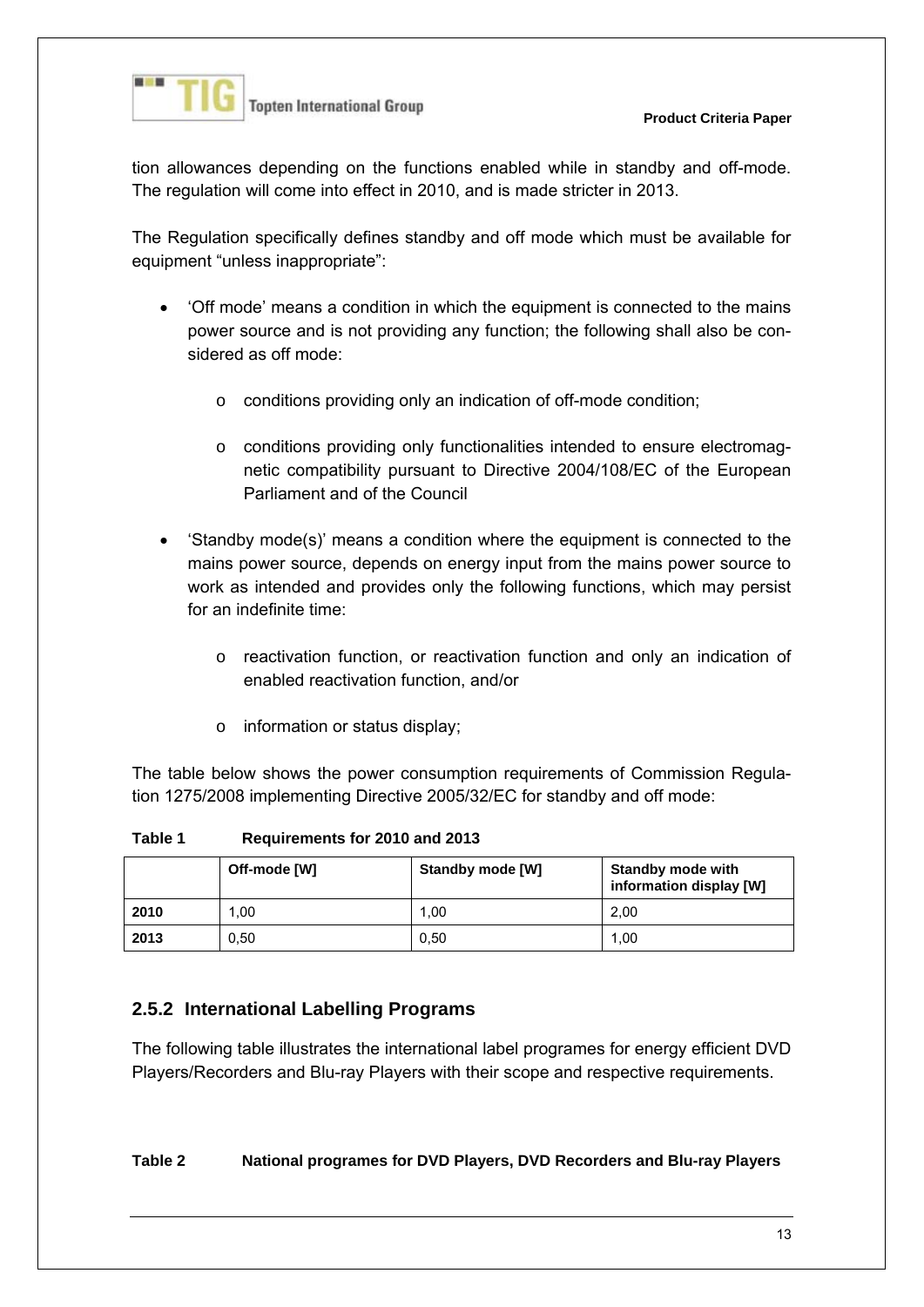

| <b>Country</b> | Program                                     | <b>Scope</b>                  | <b>Type</b> | <b>Requirements</b> |                                     |                                                |                                                                                                                                                        |                                                                                                        |
|----------------|---------------------------------------------|-------------------------------|-------------|---------------------|-------------------------------------|------------------------------------------------|--------------------------------------------------------------------------------------------------------------------------------------------------------|--------------------------------------------------------------------------------------------------------|
|                |                                             |                               |             | On<br>[W]           | Standby [W]                         | Auto<br><b>Power</b><br>Down                   | <b>Off Switch</b>                                                                                                                                      | other                                                                                                  |
| Korea          | Ecolabel                                    | <b>DVD</b><br>player/recorder | voluntary   | 15                  | 3                                   |                                                | Has to be<br>attached if<br>consumption<br>power is<br>mantained<br>with more<br>than 1 W or<br>standby<br>mode is<br>continued<br>more than<br>30 min | Chemical<br>substances                                                                                 |
| Scandinavia    | Nordic<br>Swan                              | DVD / Blu-ray<br>players      | voluntary   | 15                  | $\overline{2}$                      |                                                | Hard or soft<br>on-off-switch                                                                                                                          | Hazardous<br>substances                                                                                |
| Germany        | <b>Blue Angel</b>                           | DVD recoder<br>with HDD       | voluntary   | 25                  | 0,5;<br>2 with Timer<br>programming | Yes, 4<br>hours<br>after<br>user<br>inactivity |                                                                                                                                                        | Quickstart<br>mamimum <sub>5</sub><br>sec;<br>maximum<br>power<br>consumption<br>in Quick<br>Start 9 W |
| Germany        | <b>Blue Angel</b>                           | DVD recorder<br>without HDD   | voluntary   | 22                  | 0,5;<br>2 with Timer<br>programming | Yes, 4<br>hours<br>after<br>user<br>inactivity |                                                                                                                                                        | Quickstart<br>mamimum 5<br>sec;<br>maximum<br>power<br>consumption<br>in Quick<br>Start 9 W            |
| Germany        | <b>Blue Angel</b>                           | DVD player                    | voluntary   | 8                   | 0,5                                 | Yes, 4<br>hours<br>after<br>user<br>inactivity |                                                                                                                                                        |                                                                                                        |
| Germany        | <b>Blue Angel</b>                           | Blu-ray player                | voluntary   | 20                  | 0,5                                 | Yes, 4<br>hours<br>after<br>user<br>inactivity |                                                                                                                                                        | Quickstart<br>mamimum 5<br>sec:<br>maximum<br>power<br>consumption<br>in Quick<br>Start 9 W            |
| California     | California<br>Energy<br>Commission<br>(CEC) | DVD players<br>and recorders  | mandatory   |                     | 3                                   |                                                |                                                                                                                                                        |                                                                                                        |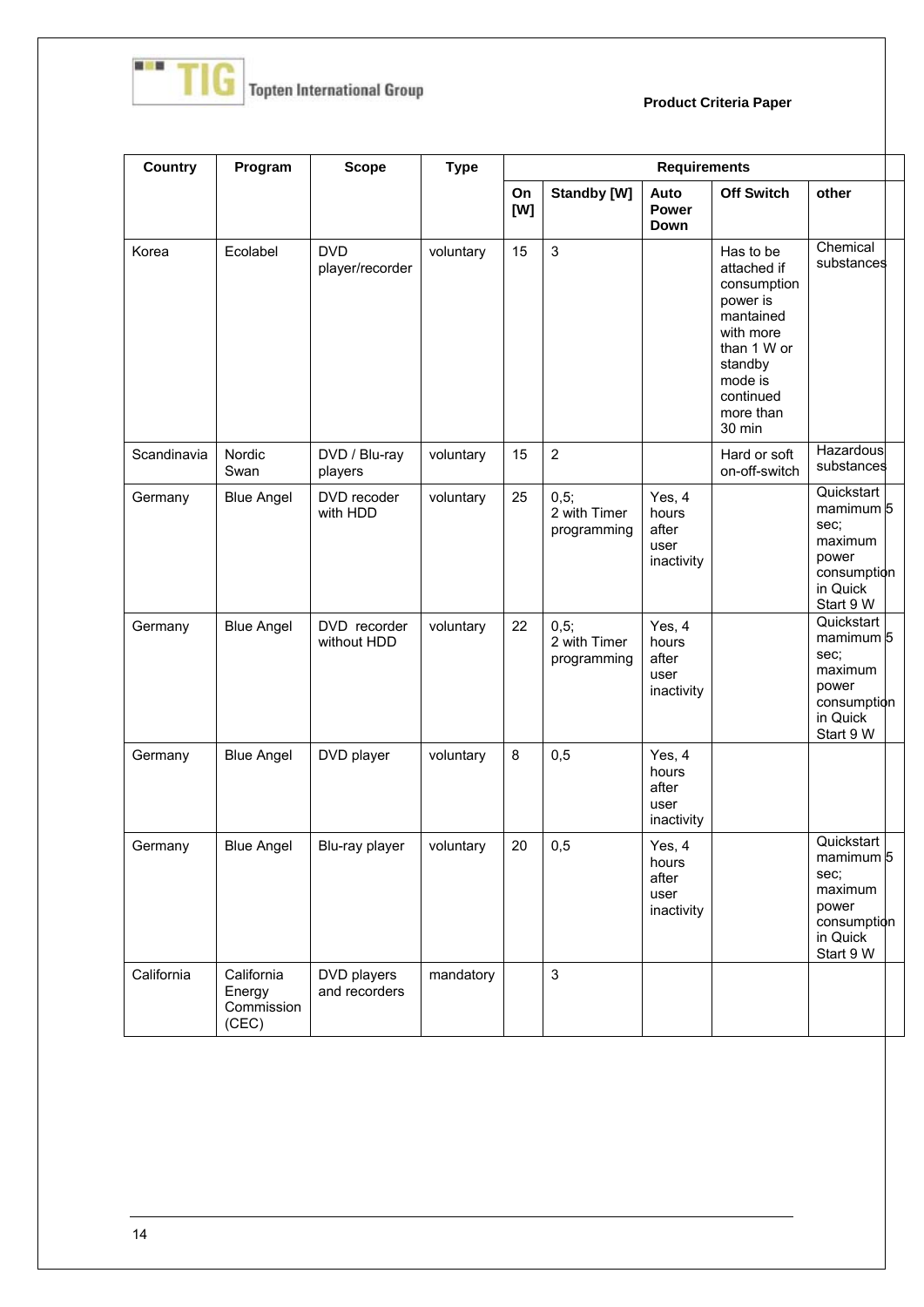

-

The final version of ENERGY STAR Version 2.0 Program Requirements for Audio/Video specifies following threshold values for ON and sleep modes $8$ :

|                                                                              | Sleep Mode<br>Power Consumption Limits (W) |                                 |                        |                        |
|------------------------------------------------------------------------------|--------------------------------------------|---------------------------------|------------------------|------------------------|
| <b>Product Function</b>                                                      | Tier 1<br>Consumer AV<br>Products          | Tier 1<br>All Other<br>Products | Tier 2<br>All Products | Tier 3<br>All Products |
| Base<br>(All Products)                                                       | N/A                                        | 1.0                             |                        |                        |
| In-use Networking /<br>Control Protocol<br>(Wake / Sleep<br>Capability Only) | N/A                                        | 2.0                             |                        | 1.0                    |

Figure 1 ENERGY STAR v2.0 Sleep mode power consumption limits<sup>9</sup>

|                                                                                                 | On Mode<br>Power Consumption Limits (W) |                                                                                                                                       |                        |                        |
|-------------------------------------------------------------------------------------------------|-----------------------------------------|---------------------------------------------------------------------------------------------------------------------------------------|------------------------|------------------------|
| <b>Product Function</b>                                                                         | Tier 1<br>Consumer AV<br>Products       | Tier 1<br>All Other<br>Products                                                                                                       | Tier 2<br>All Products | Tier 3<br>All Products |
| High Resolution Display<br>(> 480x234 pixel resolution<br>and 5 inches diagonal<br>screen size) | N/A                                     | $P = 6*(R) + 0.05*(A) + 3$<br>Where:<br>$R =$ Display resolution $(x * y)$ in megapixels<br>A = Viewable screen area in square inches |                        |                        |
| In-use Networking /<br>Control Protocol                                                         | N/A                                     | 2.0<br>1.0                                                                                                                            |                        |                        |
| Standard Definition (SD)<br>Source Optical Disc<br>Player/Recorder                              | N/A                                     | 6.0 (Playback)<br>TBD<br>16 (Recording)                                                                                               |                        |                        |

<sup>8</sup> Sleep mode according to Energy Star v2.0: The common term "standby" may also describe this mode, where the product is connected to a mains power source, is not providing a primary function, and offers one or more of the following user oriented or protective functions which may persist for an indefinite time.: i) to facilitate the activation of other modes (including activation or deactivation of On mode) by remote switch (including remote control), internal sensor, timer; ii) continuous function: information or status displays including clocks; iii) continuous function: sensor-based functions.

For purposes of this specification, Sleep Mode is defined as the time when the product is connected to a power source, produces neither sound nor picture, neither transmits nor receives program information and/or data (excluding data transmitted to change the unit's condition from Sleep Mode to On Mode), and is waiting to be switched to On Mode by a direct or indirect signal from the consumer (e.g., with the remote control).

Tier 1 requirements are applicable until July 2010. From July 2010 onwards, Tier 2 requirements will be valid. The term "tier" implies different (temporal) stages of Energy Star requirements. Generally, the requirements get stricter while passing from one tier to another.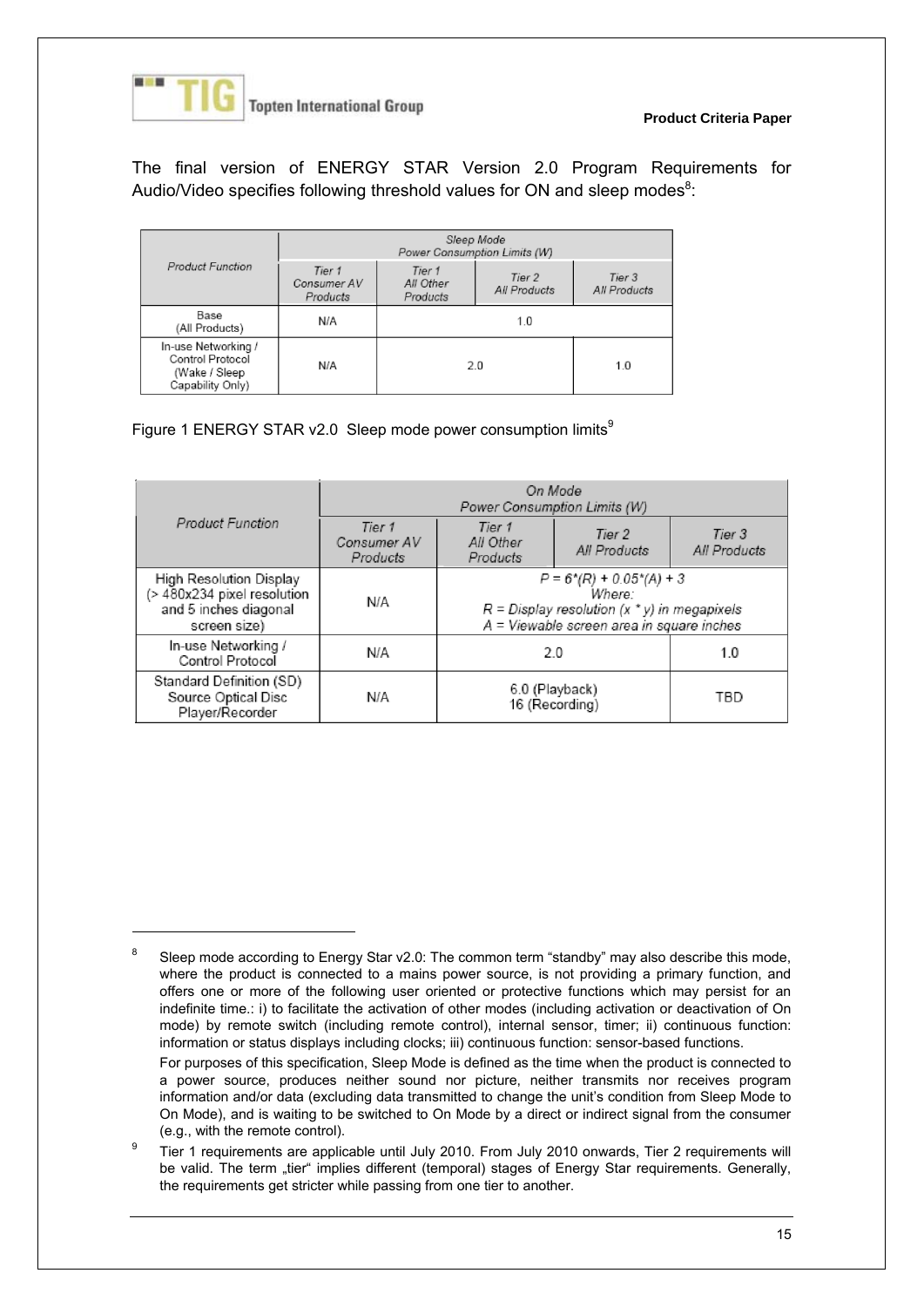

|                                                                             | On Mode<br>Power Consumption Limits (W) |                                 |                        |                        |
|-----------------------------------------------------------------------------|-----------------------------------------|---------------------------------|------------------------|------------------------|
| Product Function                                                            | Tier 1<br>Consumer AV<br>Products       | Tier 1<br>All Other<br>Products | Tier 2<br>All Products | Tier 3<br>All Products |
| SD Source to HD Output<br>"Upconversion"<br>Optical Disc<br>Player/Recorder | N/A                                     | 10 (Playback)<br>16 (Recording) |                        | TBD                    |
| High Definition (HD)<br>Source Optical Disc<br>Player/Recorder              | N/A                                     | 15 (Playback)<br>25 (Recording) |                        | TBD                    |

Figure 2 ENERGY STAR v2.0 On mode power consumption limits

Furthermore, all products must offer Auto Power Down (APD) functionality that is enabled by default to qualify for ENERGY STAR. The ENERGY STAR document states:

"[…To qualify for ENERGY STAR, all products must offer APD functionality that is enabled by default. APD timing begins after the last user input has been received (e.g. control signal, volume adjustment) and when the product ceases performance of all primary functions…]

1) APD  $\leq$  30 minutes: This timing option is acceptable for use as a default setting. If APD timing is set to less than or equal to 30 minutes, products do not have to meet Idle state power consumption requirements.

2) 30 minutes < APD < 2 hours: This timing option is acceptable for use as a default setting. If APD can be disabled, or if APD timing can be set to greater than 30 minutes, products must meet Idle state power consumption requirements.

3) APD ≥ 2 hours: This timing option may only be enabled by the end user and is not acceptable for use as a default setting. If APD can be disabled, or if APD timing can be set to greater than 2 hours, products must meet Idle state power consumption requirements".

The Top Runner programme in Japan does not set threshold values for power consumption in wattss, but rather sets limit in terms of annual energy consumption, which is based on a well-defined user behaviour over the year. The target values for annual energy consumption within the Top Runner programme are displayed in the figure below: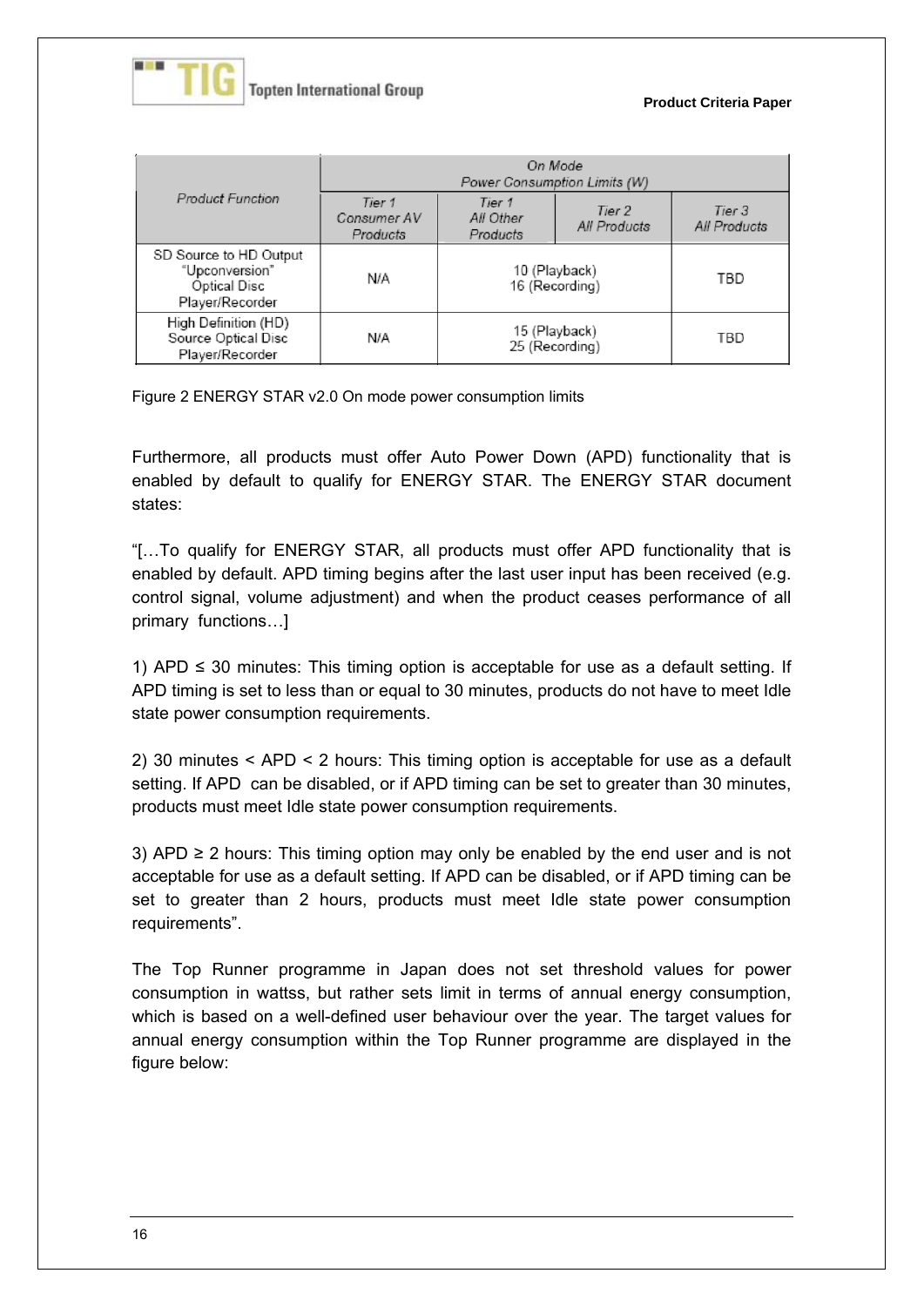

#### **Product Criteria Paper**

|                           | Standard energy consumption                     |                                             |   |                                  |
|---------------------------|-------------------------------------------------|---------------------------------------------|---|----------------------------------|
| Attoched recording device | Category<br>uner and rignal conversion function | Additional terminal<br><b>Cotegory none</b> |   | efficency or colculation formula |
| Having HDD only           | <b>Basic specifications</b>                     | Without digital network terminal            | А | $E=0.02C+45$                     |
|                           |                                                 | With digital network terminal               | в | $E=0.02C+49$                     |
|                           | Having multiple tuners                          | Without digital network terminal            | C | $E=0.02C+55$                     |
|                           |                                                 | With digital network terminal               | D | $E=0.02C+60$                     |
|                           | Having multiple MPEG                            | Without digital network terminal            | E | $E = 0.02C + 63$                 |
|                           | encoders                                        | With digital network terminal               | F | $E=0.02C+68$                     |
| Having VCR only           | <b>Basic specifications</b>                     | Without digital notwork torminal            | G | $E - 39$                         |
|                           |                                                 | With digital network terminal               | н | $E = 44$                         |
|                           | Haring multiple tuners                          | Without digital network terminal            |   | $E = 39$                         |
|                           |                                                 | With digital network terminal               |   | $E = 54$                         |
| Having both HDD           | <b>Basic specifications</b>                     | Without digital network terminal            | к | $E=0.02C+58$                     |
| and VCR                   |                                                 | With digital network terminal               |   | $E=0.02C+63$                     |
|                           | Having multiple tuners                          | Without digital network terminal            | м | $E=0.02C+68$                     |
|                           |                                                 | With digital network terminal               | N | $E=0.02C+73$                     |
|                           | Having multiple MPEG                            | Without digital network terminal            | Ō | $E=0.02C+76$                     |
|                           | encoders                                        | With digital network terminal               | p | $E=0.02C+81$                     |

#### Non-DTB [Digital Terrestrial Broadcasting]-capable DVD recorders (Ones without built-in digital broadcasting receivers)

Remarks

1. "Digital network terminal" means iLink, USB, LAN, and HDMI.

2. "E" and "C" represent the following numeric values.

E: Standard energy consumption efficiency (kWh per year) C: HDD storage capacity (gigabytes)

DTB-Capable DVD Recorders (Ones with built-in digital broadcasting receivers)

|                             | Standard energy               |                                          |               |                        |
|-----------------------------|-------------------------------|------------------------------------------|---------------|------------------------|
| Integrated Recording Device | <b>HDD Recording Capacity</b> | <b>Additional Function(s)</b>            | Cotegory none | consumption efficiency |
| With HDD only               | HDD recording capacity of     | No additional function                   | a             | 58.1                   |
|                             | below 500 GB                  | With one additional function             | b             | 64.4                   |
|                             |                               | With two or more additional<br>functions | o             | 71.2                   |
|                             | HDD recording capacity of     | No additional function                   | d             | 65.3                   |
|                             | 500 GB or greater             | With one additional function             | e             | 71.7                   |
|                             |                               | With two or more additional<br>functions |               | 78.4                   |
| With HDD and VCR            | HDD recording capacity of     | No additional function                   | Ε             | 65.0                   |
|                             | below 500 GB                  | With one additional function             | h             | 71.9                   |
|                             |                               | With two or more additional<br>functions |               | 79.3                   |
|                             | HDD recording capacity of     | No additional function                   |               | 72.9                   |
|                             | 500 GB or greater             | With one additional function             | k             | 79.8                   |
|                             |                               | With two or more additional<br>functions |               | 87.2                   |

Note: "Additional function" refers to simultaneous dual program recording function, iLink (DV terminal) or simultaneous encoding function.

Figure 3 Target values for Non-DTB-capable and DTB-capable DVD-recorders in Top Runner

#### **2.6 Test Standards**

The following standards are relevant for the assessment of the energy consumption of DVD-Recorders, DVD Player and Blu-ray Disc-Players.

EN/IEC 62301:2005. "Household Electrical Appliances - Measurement of Standby Power". This standard specifies methods of measurement of electrical power consumption in standby modes and other low power modes as applicable.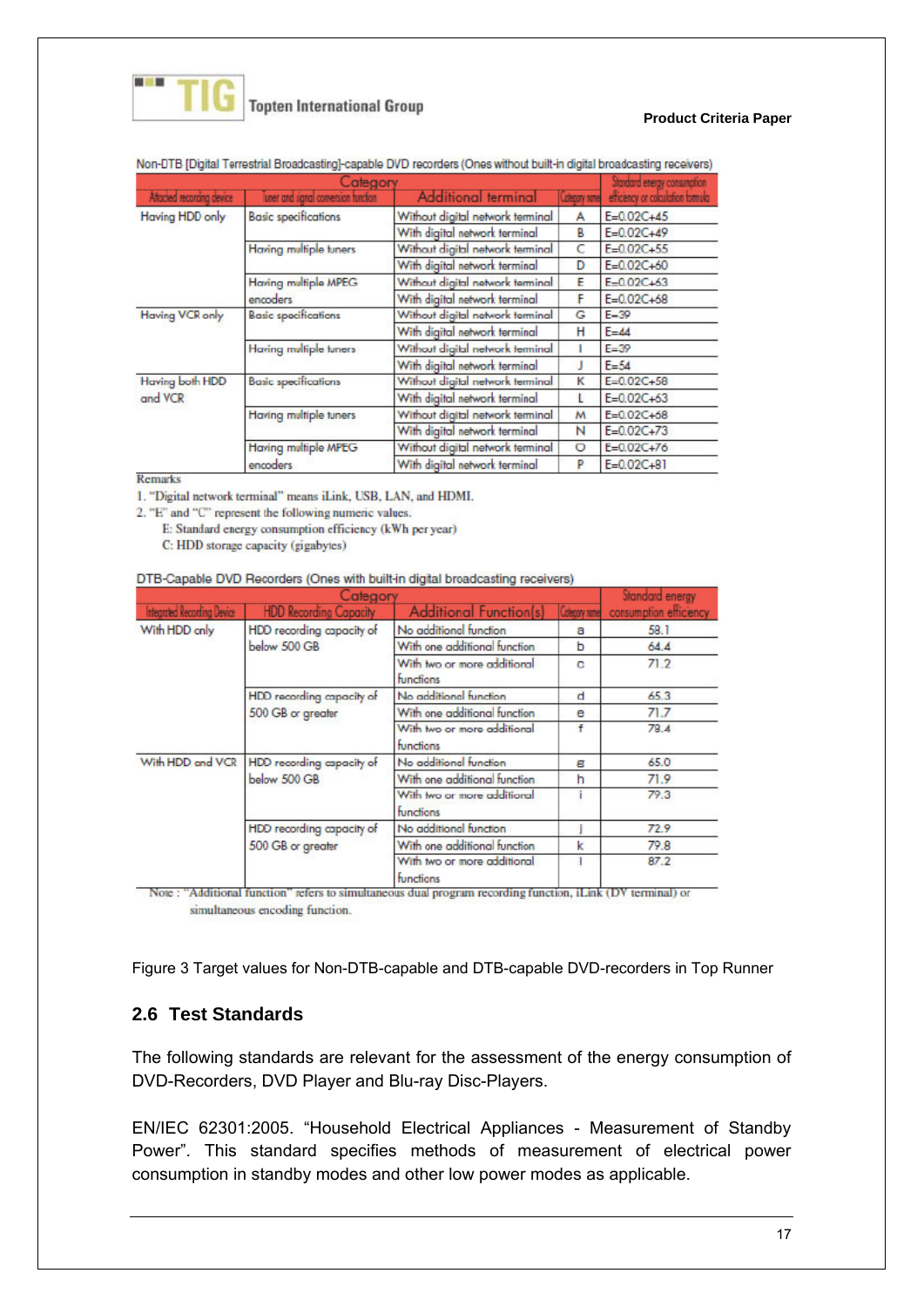

IEC 62087: 2008 / EN 62087:2003 "Methods of measurement for the power consumption of audio, video and related equipment". This standard specifies methods of measurement for the power consumption of television sets, video recording equipment, Set Top Boxes, audio equipment and multi-function equipment.

It is suggested, as also proposed in the German Blue Angel label, that the test measurement methodology and conditions comply with the international standard IEC 62087.

The product should be tested at the mains voltage for the European Market (230VAC) under the voltage fluctuation and harmonic content limits given in this standard.

The product should be tested with the manufacturers default settings.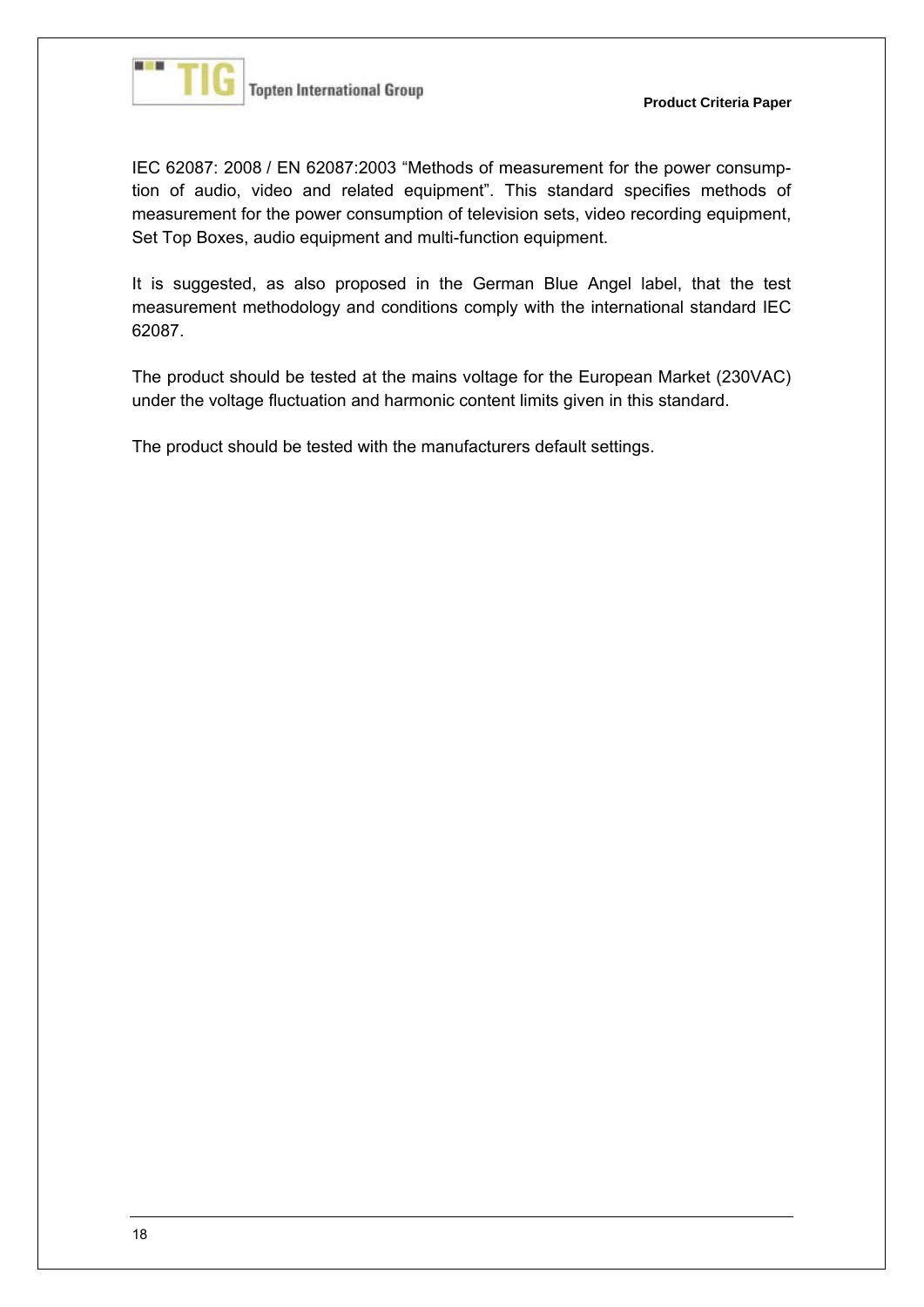

## **3 Economic and Market Analysis**

#### **3.1 Market and Stock data**

According to the International Video Federation, the average DVD penetration in Western Europe<sup>10</sup> rose from 78 % in 2007 to 81.3 % in 2008. In Central / Eastern Europe<sup>11</sup> the average penetration is rising as well, but on a lower level. It reached 54.3 % in 2008, up from 47.3 % in 2007 (Figure 4).



Figure 4 Penetration of DVD Video Players / Recorders in Europe 2005-2007 [IVF 2009]

Considering whole Europe, the DVD penetration reached 73.3 % in 2008 that can be translated into 173.2 million DVD households. This number represents 36 % of DVD households worldwide (Table 3).

|                                                           | 2003                     | 2004                     | 2005   | 2006   | 2007   | 2008   |
|-----------------------------------------------------------|--------------------------|--------------------------|--------|--------|--------|--------|
| <b>Population</b><br>[Mio]                                | 488.15                   | 486.60                   | 491.58 | 493.22 | 494.79 | 496.33 |
| <b>Households</b><br>[Mio]                                | 197.77                   | 199.22                   | 200.57 | 201.78 | 203.00 | 204.13 |
| <b>TV households</b><br>[Mio]                             | 228.5                    | 230.3                    | 232.0  | 233.8  | 235.2  | 236.3  |
| <b>DVD</b><br>Player/recorder<br><b>HHs [Mio]</b>         | 59.0                     | 90.3                     | 121.9  | 145.7  | 161.9  | 173.2  |
| <b>Blu-ray Disc</b><br>stand-alone<br>player HHs<br>[Mio] | $\overline{\phantom{a}}$ | $\overline{\phantom{a}}$ |        | -      | 0.06   | 0.82   |

#### **Table 3 Video Market Europe [IVF 2009]**

-

<sup>&</sup>lt;sup>10</sup> West Europe covers Austria, Belgium, Denmark, Finnland, France, Germany, Greece, Iceland, Ireland, Ireland, Italy, Netherlands, Norway, Portugal, Spain, Sweden, Switzerland, UK.

<sup>&</sup>lt;sup>11</sup> Central/Eastern Europe covers Croatia, Czech Republic, Hungary, Poland, Russia.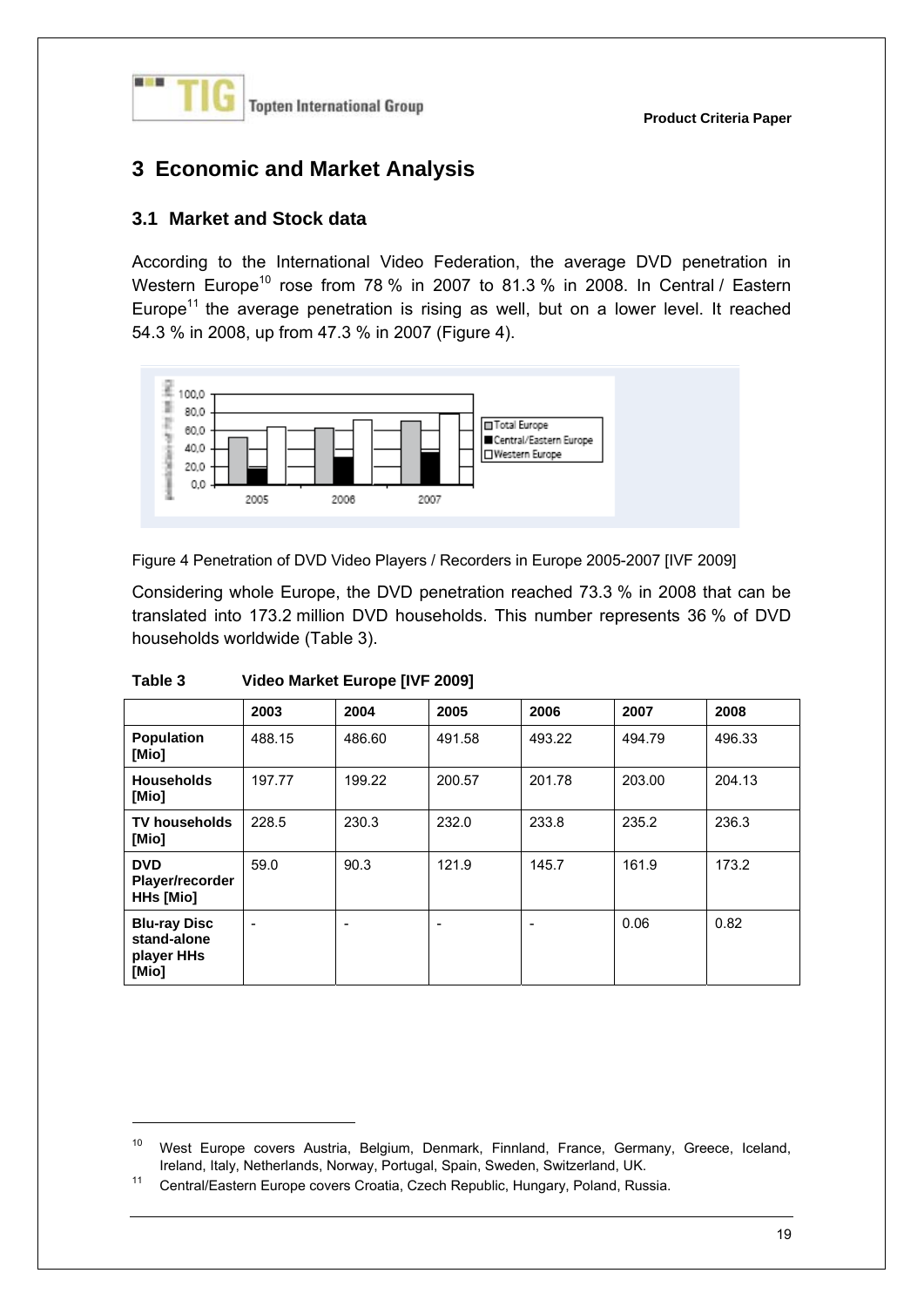

#### **3.2 Growth and Trends**

As visible in Figure 5, the share of the product segment DVD Player/Recorder decreased constantly from 11.9 to 8.7 % between 2004 and 2006 [Boyny 2006].



Figure 5 Share of DVD-Player/ Recorder [Boyny 2006]

In the following two years, i.e. 2007 and 2008, the downward trend continued. However, considering the whole consumer electronic market, the development was quite positive till 2007 (Figure 6).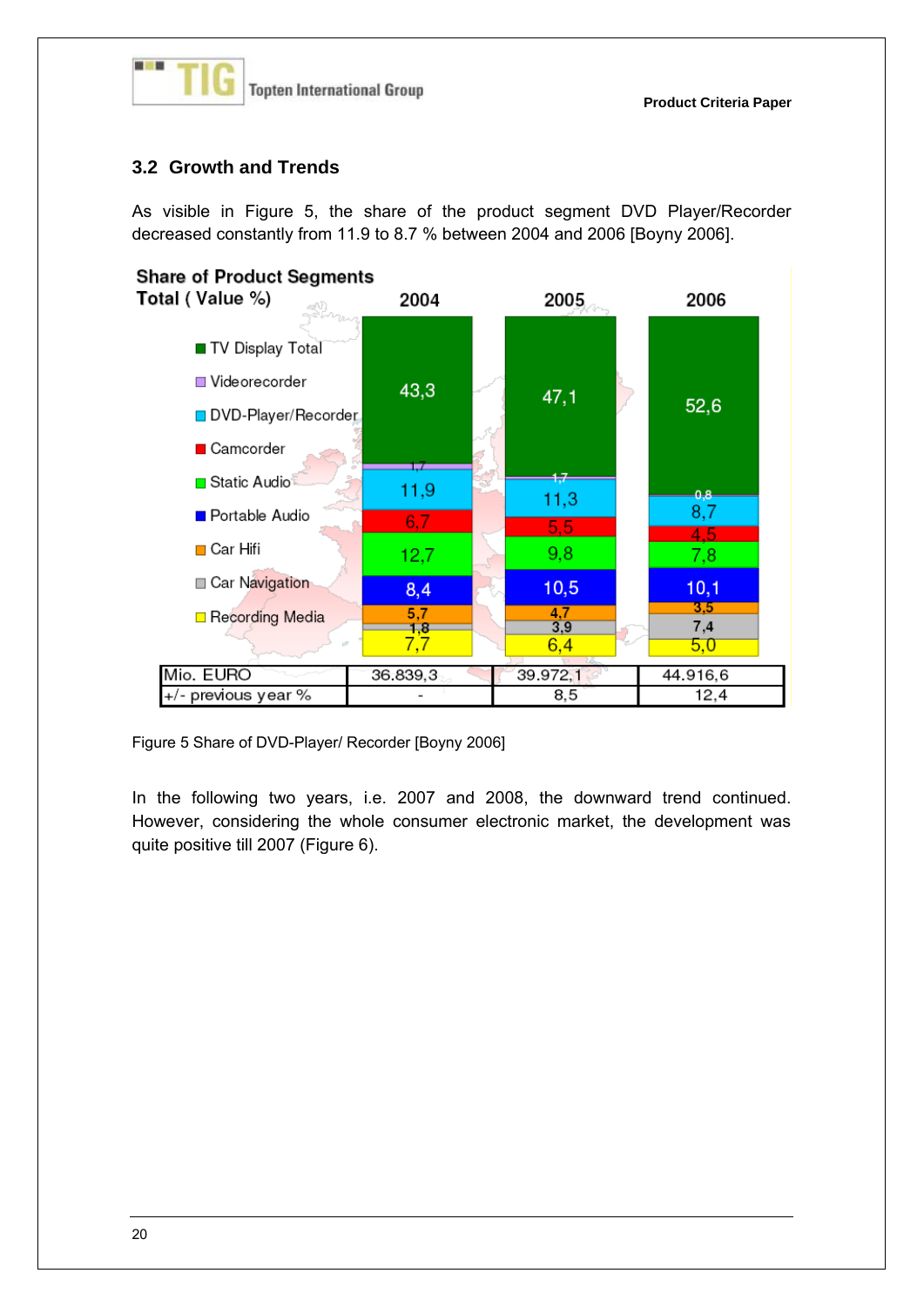

Figure 6 Share of the product segements of consumer electronics [GfK 2009]

However, EITO, the European Information Technology Observatory, assumes that in 2009 the market for consumer electronics will decrease by 8.7 % and in 2010 by 6.2 %. As illustrated in Figure 6, GfK forecasts a decrease of 11 % in market growth in 2009. However, EITO forecasts that Blu-ray Disc-Players will be one of the few growing segments: a growth of three-digit percentage in turnover is expected for 2009.

**Figure 7** shows the product segment VIDEO which is composed of DVD and VCR-DVD Recorders, DVD and VCR-DVD Players and VCR. Between 2004 and 2006 the sales volume decreased from 4.989 to 4.075 Mio. Euro, whereas the percentage of the DVD Recorders expanded from 26.1 % to 48.4 %. In 2008 Blu-ray Players penetrated the market for the first time with a sales value of estimated 2.1 million pieces [Boyny 2006].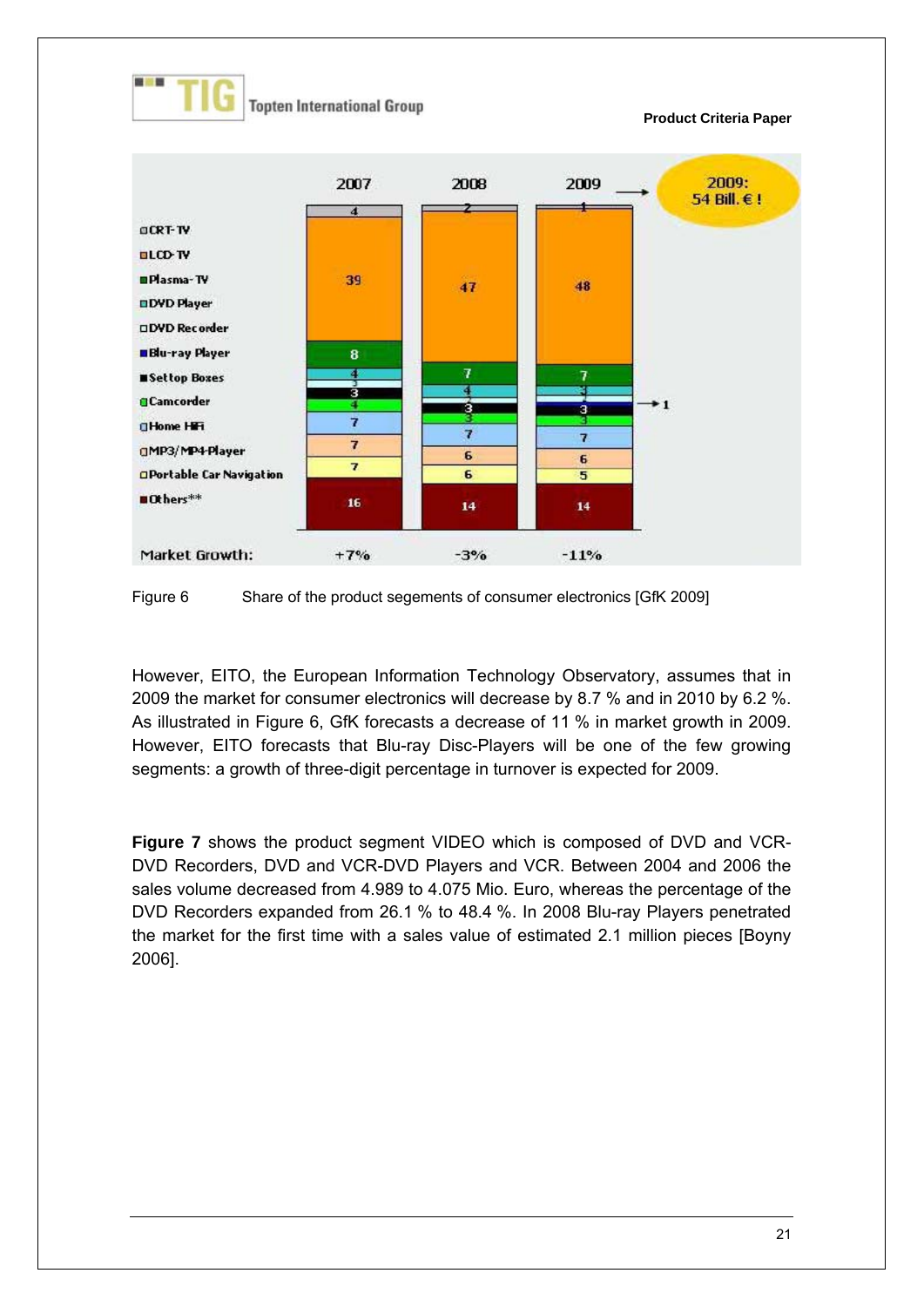



Since 2005 DVD Recorders became increasingly popular in the european market. Their market share (DVD Recorders and VCR-DVD-Recorder Combos) increased from 26.1 % to 48.4 % between 2004 and 2006 as shown in

Figure **7**. The sales volume of DVD-Recorders (Table 4) increased, especially between 2004 and 2006, from 2.9 million sold units to 6.5 million sold units. At the same time, the DVD Players became less significant as their annual sales decreased from 23.7 million units in 2005 to (estimated) 14.6 million units in 2008.

| Table 4 | Sales of DVD Players, DVD Recorders and Blu-ray Disc-Players in West |
|---------|----------------------------------------------------------------------|
|         | Europe [Römerscheidt 2008]                                           |

| <b>Sales in West</b><br>Europe [Thds.<br>units] | 2004   | 2005   | 2006   | 2007   | 2008<br>(estimated) |
|-------------------------------------------------|--------|--------|--------|--------|---------------------|
| <b>DVD Player</b>                               | 23,765 | 23,773 | 20,088 | 17.368 | 14.646              |
| <b>DVD Recorder</b>                             | 2.871  | 5.349  | 6,517  | 6,080  | 6,380               |
| <b>Blu-ray Player</b>                           | U      | 0      | 4      | 98     | 553                 |

The development of Blu-ray Disc-Players has been very positive. After market entry in 2006, the segment increased enormously. In 2006, the segment started with 4 thousand sold units, reaching 98,000 in 2007, and 553,000 in 2008.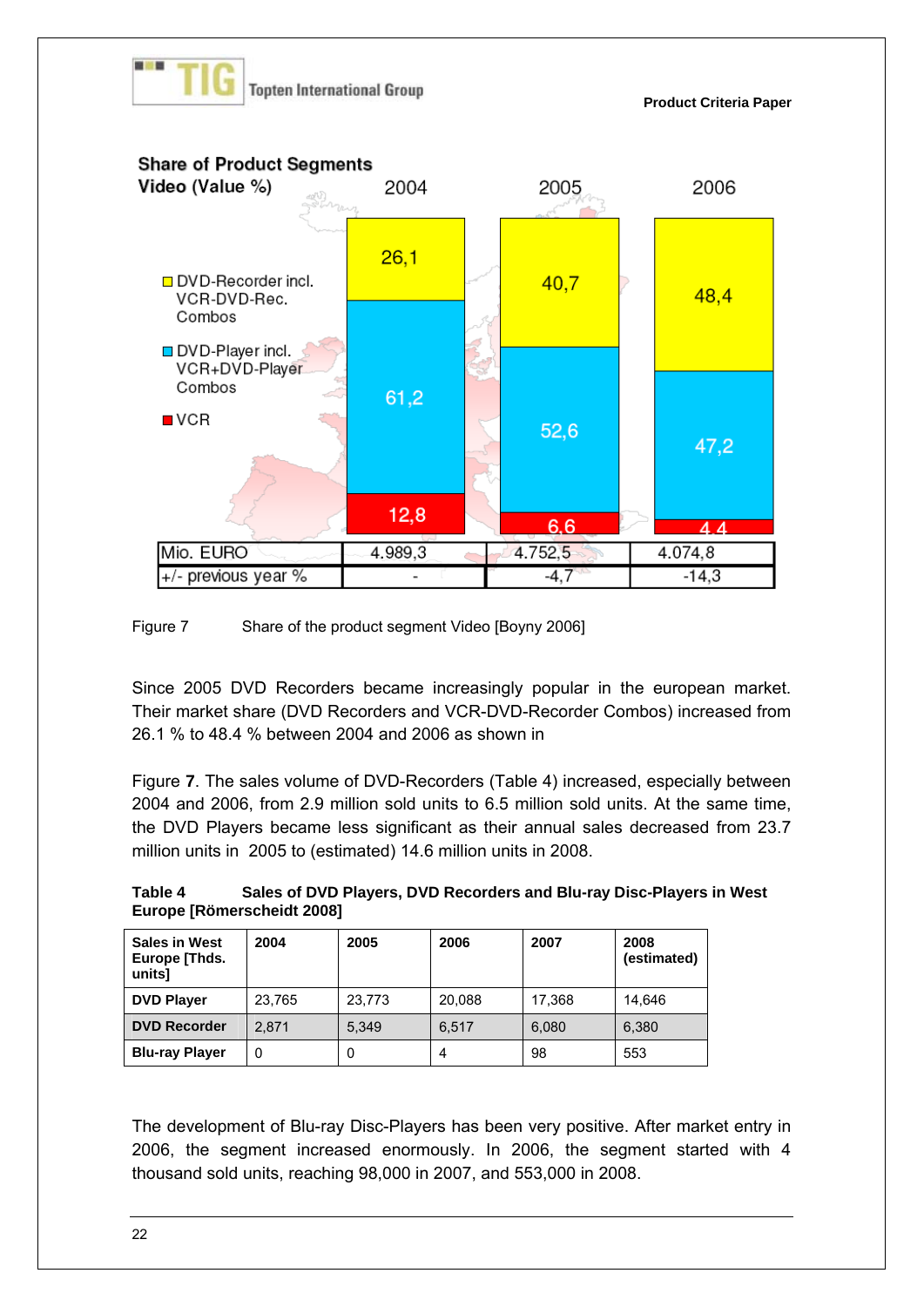

In the first half of 2009, the Blu-ray Disc-Player segment was able to quadruple the number of sold units in comparison with the same period of the previous year [GfK 9/2009]. For 2009, the GfK retail and technology forecasts sales of 2.1 million Blu-ray Disc-Players.

In a paper called "Home Video : Status quo" the market research company SNL Kagan forecasts a rapid growth of Blu-ray Disc-Players after 2010. For 2014, they expect a global market share of 60 %. In Australia, more than 5 % of the households are already equipped with a Blu-ray Disc-Player. According to GfK, 3,000 Blu-ray Disc-Players were sold in Australia in September 2008, and in December 2008 20,000 units.

In the USA, 10.7 million Blu-ray devices can be found in private households, capturing about 10% of total market share. According to SNL Kagan, the turnover with Blu-ray Disc-Players was expected to increase from 255 million US-Dollar in 2008 to 1.3 billion US-Dollar in 2010.

### **3.3 Prices**

Market research done in Germany shows that the average consumer price of DVD-Recorder, DVD-Player and and Blu-ray Disc-Player has decreased constantly (Figure 8).



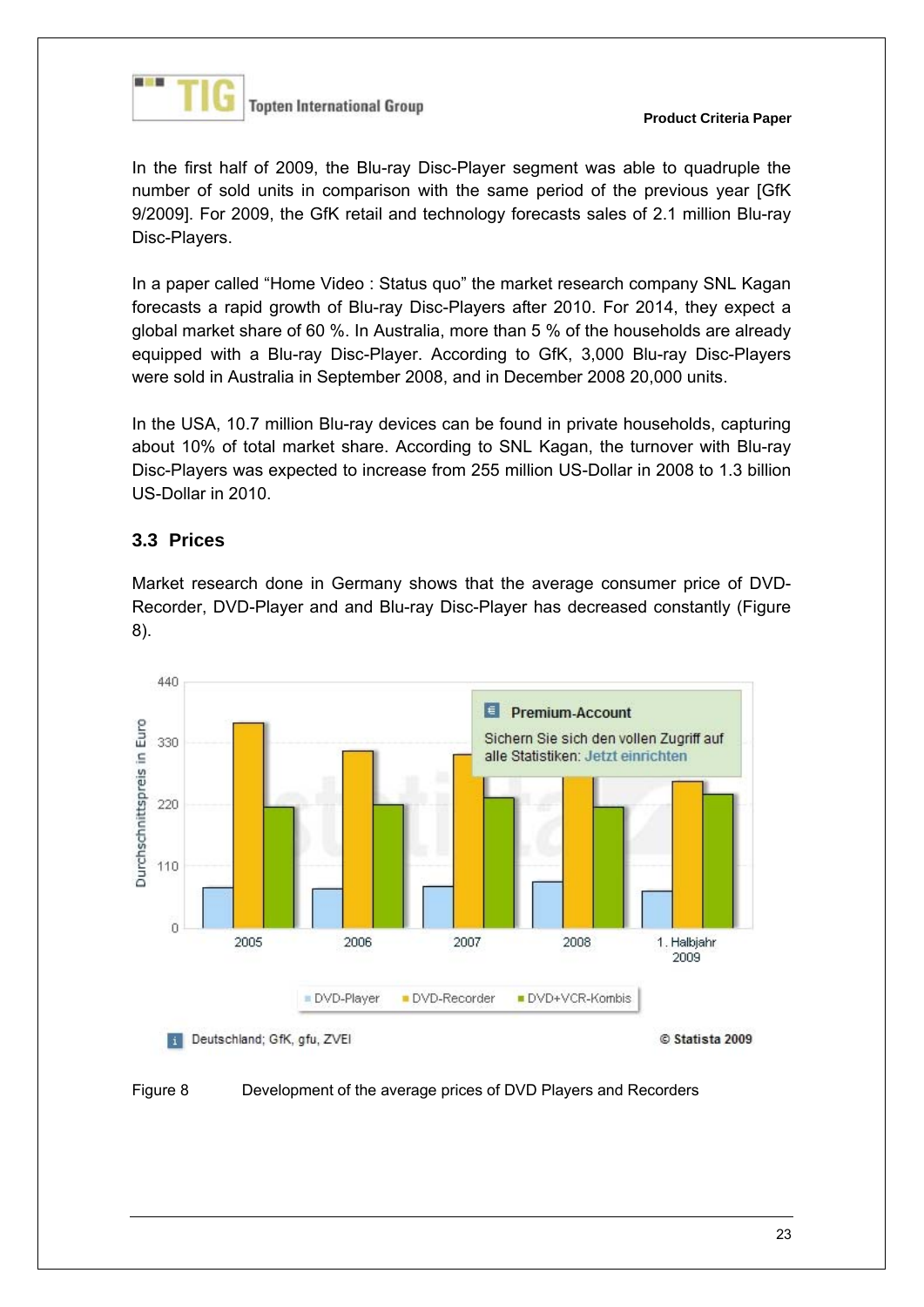

This downward trend reflects the situation in the whole of Europe. Also in the Blu-ray Disc-Player segment the prices are falling constantly. Between January 2009 and June 2009, the price of a Blu-ray Disc-Player fell to an average of EUR 252 [GfK 9/2009]. This downward trend is espected to continue. Digitimes assumes that the prices of Bluray Disc-Players could decrease to 77 US-Dollar till 2012 [http://www.digitimes.com/news/a20091120PD202.html].

#### **DVD-Recorder**

The first two DVD-Recorders that were available on the market had costs between 1,500 and 2,000 Euros. Not even a half year later, the prices for DVD Recorders fell more than 50%. Today, DVD Recorders can be bought for 200 Euros (Prakash et al. 2009). However, Stiftung Warentest doesn't recommend DVD Recorders at a price of less than 300 Euros due to their bad video quality and their cheap components. The upward price movement is diversified: a high-end device can cost up to 2,000 Euros. The majority of the DVD-Recorders can be found in the medium price range from 150 to 300 Euros. In the price range from 300 to 450 Euros, there are 20 to 25 % of the devices. Low-prices DVD-Recorders with a maximum purchase price of 150 Euros have a market share of 6-8 %. The same applies to high price devices with a selling price of minimum 600 Euros. In 2008, Stiftung Warentest tested DVD Recorders with Hard Drive Disc (HDD) twice. In the issue of Mach 2009 Stiftung Warentest tested again ten DVD Recorders. In these tests, the prices ranged between 194 and 700 Euros. GfK quotes the following average prices: in 2007 311 Euros and in 2008 282 Euros for a DVD recorder with HDD. That implies a price reduction of nearly 10 % [GfK 2008].

#### **DVD Player**

In the DVD-Player segment there is a wide range of products with different features in nearly all price levels. Cheap no name devices cost around 30 Euros. DVD-Players in the price range bewteen 70 and 150 Euros have lower standards in terms of sound and image quality. Nevertheless, these devices meet the expectations of ordinary DVD customers. DVD-Player with a selling price between 150 and 400 Euros are characterized by a high standard of sound and image quality. According to GfK the average price for DVD-Player increased from 74 to 82 Euros between 2007 and 2008.

#### **Blu-ray Disc-Player**

The price range for Blu-ray Disc-Players, tested by Stiftung Warentest in 2007, was between 385 and 1,450 Euros. According to BVV, the average selling price in 2007 was 536 Euros. In 2008, the average price decreased by 45 % to 289 Euros. HD/Bluray Combo devices are comparatively expensive: in 2007 they had an average price of 1,249 Euros. Even for the Combo devices a downward trend in prices is obvious. In 2008 the typical selling price decreased by 51 % to 617 Euros [BVV 2009].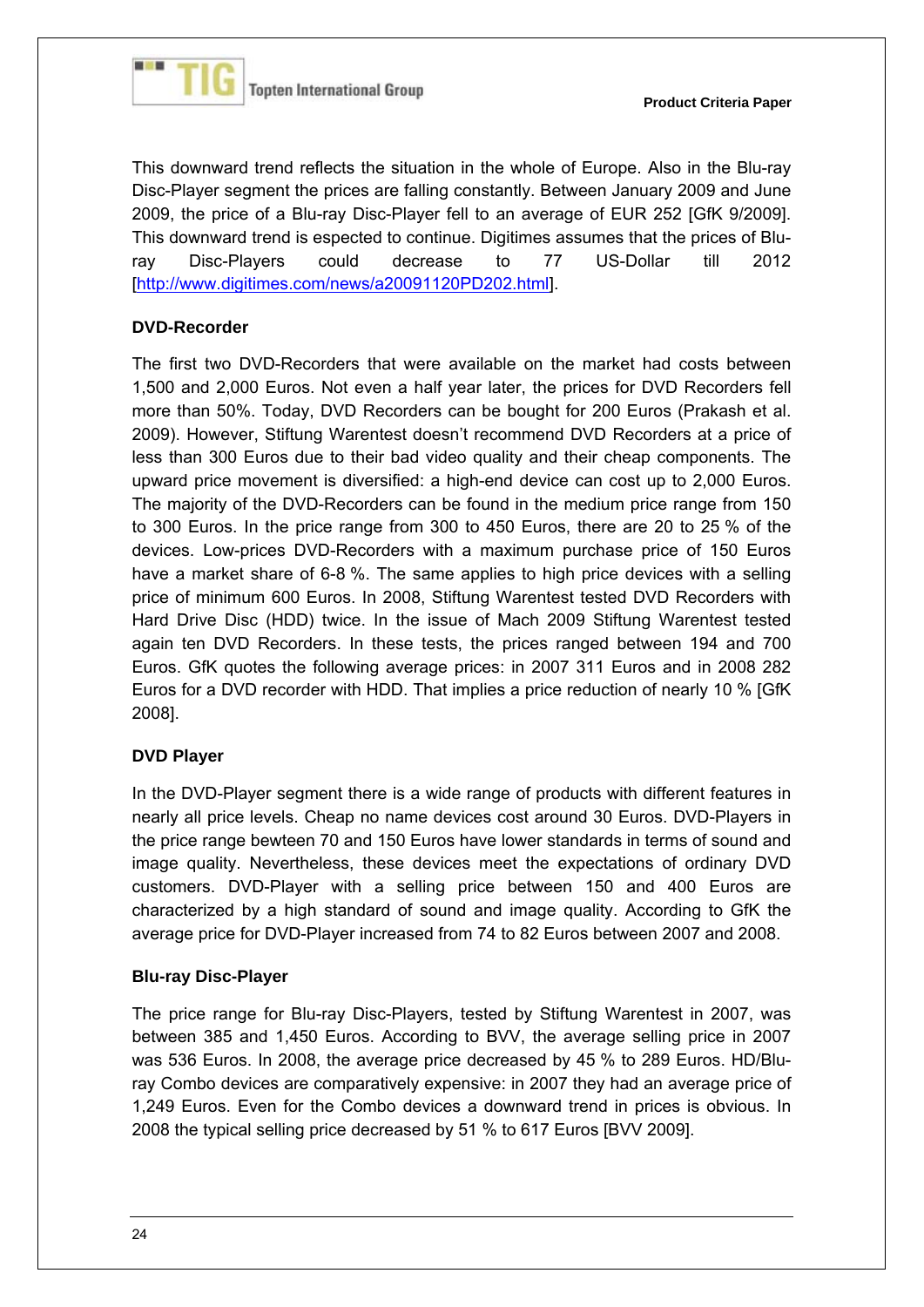

#### **3.4 Energy Consumption**

The majority of the DVD-Players, DVD-Recorders and Blu-ray Disc-Players do not have a power (On/Off) switch. This implies that the devices are left in the standby mode even when they are not used. The reactivation from standby to On mode leads, in most of the cases, to long waiting times. Devices tested by Stiftung Warentest in 2008 had a reactivation time of 18 to 30 seconds. Blu-ray Disc-Player, tested by chip 02/09 in September 2008 had a reactivation time that ranged between 46 and 64 seconds.

Some devices have an additional Eco-Mode. In the Eco-Mode, the energy consumption can be reduced by the deactivation of some functions (e.g. display) or by increasing the reactivation time. Consequently, the energy consumption in the ecomode is lower than in the standby mode. The difference in reactivation time of some devices ranged between 4 and 12 seconds in test 09/2007. The difference in reactivation time in test 02/2008 was 1 or 2 seconds, with one exception: reactivation from eco-mode was thee times higher than reactivation from the standby mode (45 versus 17 seconds). The main problem with the eco-mode is that it is not easily visible in the user's guide, or the explanation to utilize is often quite confusing.

In addition, DVD-Recorder and Blu-ray Disc-Player have a so-called Quick Start Mode to shorten the reactivation time. The quick start can be adjusted or activated by the user. Two DVD-Recorders tested by Stiftung Warentest in September 2008 had a reactivation time of only 3 seconds while using the quick start function. However, the energy consumption of the devices with quick start is considerably higher than the energy consumption in standby mode. It can be assumed that the majority of the customers won't accept the long reactivation time in the standby mode. Consequently, they will prefer the quick start mode despite the high energy consumption. To inform the customers about the difference in energy consumption, it would be recommendable to displays these values (in watt) already at the initial configuration of the devices.

Additionally, there is another kind of standby mode for a DVD-Recorder: standby mode with timer programming. In this mode, the timer is activated to record a broadcast. Thereby, DVD-Recorders consume much more power  $(2 - 5$  watts) than in a standby mode.

Some devices have the capability to switch automatically into the standby mode after a certain period of user inactivity. As specified by manufacturers, this feature is also called Auto Power Down. However, it is not available in many devices. The role of auto power down in reducing the energy consumption is very important. Prakash et al. (2009) calculated that introduction of the function of Auto Power Down in DVD-recorder with HDD reduces the energy consumption by 51%, in Blu-ray Disc-Players by almost 61%.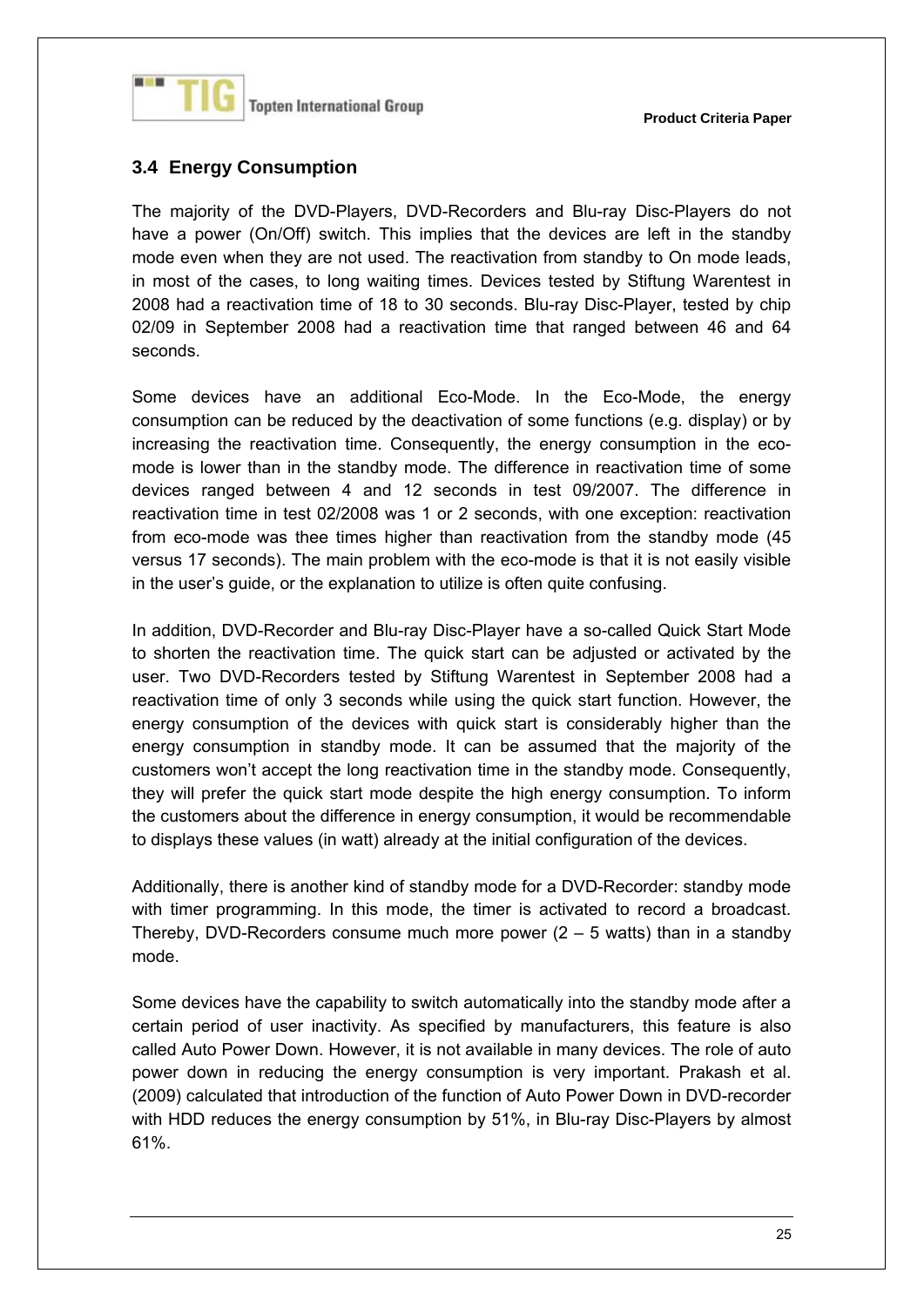

As already mentioned in the introduction of this criteria paper, replacement of the current stock of DVD and Blu-ray products in EU-27 with Topten products would enable energy savings of about 8.6 billion kWh (8.6 TWh). This implies a reduction potential of about 4.4 billion kg  $CO<sub>2</sub>$  eq. per year. On a household basis, it would mean annual energy savings of about 50 kWh per product per household.

#### **DVD-Recorder**

The power consumption in On mode ranges between 20 and 30 watts. DVD-Recorders with HDD, tested by Stiftung Warentest in 2008 had an average power consumption in On mode of 26.5 watts. In 2009 the average value was 26.7 watts. Devices listed at No-Energy<sup>12</sup> had an average power consumption of 27.9 watts. According to tests of Topten Switzerland, DVD-Recorder with HDD had a higher power consumption than DVD-Recorder without HDD. Here, high quality devices with HDD need between 28 and 30 watts in On mode, low quality devices up to 60 watts. The average of these devices was 40 watts.

Efficient devices have a power consumption of only about 17 watts. An essential part of the operating costs is caused by the standby consumption which differs from device to device. The range of the standby power consumption of tested DVD-Recorders by Stiftung Warentest varied from efficient 0.9 to high 7.9 watts. The average standby consumption of the tested devices was 3,2 watts in 2008. The average value of the DVD-Recorders, tested by Chip (chip 8/2008) was 3.2 watts as well. The range varied from 0.0 watt (devices with on/off switch) to 20 watts. In Topten Switzerland, the standby power consumption of the most efficient DVD-Recorder with HDD was 0.67 watt. The majority of the devices had a standby power consumption of 2 watts. The standby power consumption is higher while using the timer (between 2 and 5 watts, one Recorder even 7.4 watts) (test 2/2008). In addition the standby power consumption with quick start is much higher ranging from 7 to 14 watts.

#### **DVD-Players**

The best ten DVD-Players presented by Topten Austria have an On mode power consumption between 7 and 10 watts. Even the rest of the 25 Players on Topten Austria, only few devices had an On mode power consumption of more than 20 watts. The standby consumption of these 25 DVD-Players varies from 0.3 to 3.0 watts. The standby power consumption of the majority of the DVD-Players was below 1.0 watt. There are only few devices offering an on/off switch.

#### **Blu-ray Disc-Player**

There is a huge difference between the On mode power consumption of traditional DVD-Players and Blu-ray Disc-Players: DVD-Players are between 7 and 9 watts, Blu-

1

<sup>12</sup> http://www.no-energy.com/index.html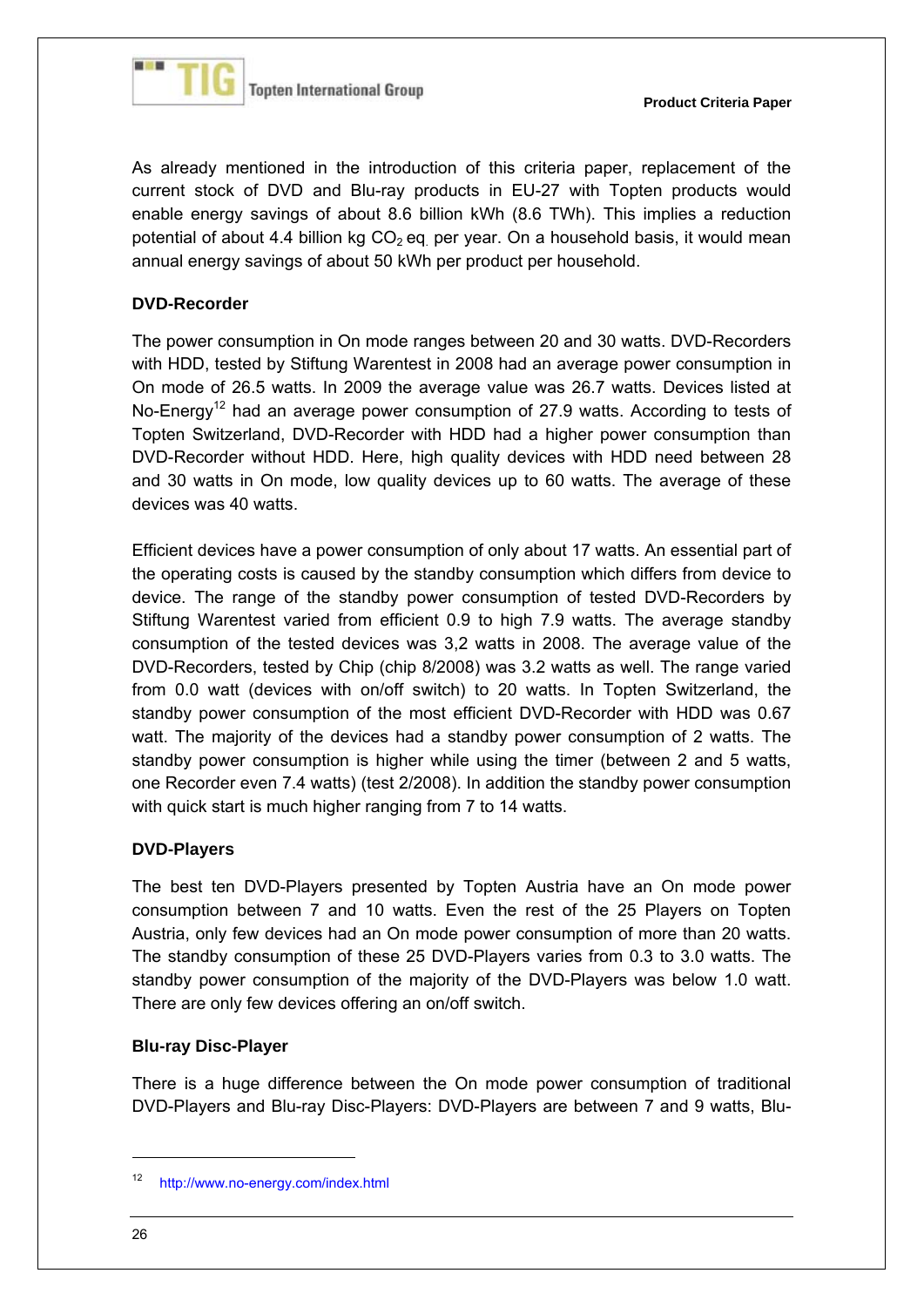

ray Disc-Players tested in 2008 between 22 and 27 watts (test 7/2008). One Blu-ray Disc-Player even had a power consumption of 48.5 watts (test 06/2007).

The Blu-ray Disc-Players presented by Chip (Chip 2/2009) had an average power consumption of 31.8 watts in On mode. The standby consumption ranged between 0,3 and 1.2 watts. The average value was 0.5 watts. However, the reactivation time from standby mode to On Mode was found to be quite long. Some Blu-ray Disc-Players need a couple of minutes for booting and loading. The reason for this is that a Blu-ray Disc-Player has to be booted in an operational mode before loading the disc (similar to a computer). The fastest Blu-Ray Disc-Player tested by chip 02/2009 started to play the Blu-ray Disc after 46 seconds. By using the quick start feature, the receptivety can be reduced to only a couple of seconds, however the energy consumption increases enormously. One of the tested devices had an energy consumption of 9 watts in quick start mode, in the conventional stanby mode the power consumption was 0.1 watt.

#### **3.5 Manufacturers and Distributors**

Key players in the section consumer electronics with focus on DVD Players, recorders and Blu-ray Players are listed below:

- LG Electronics Inc.,
- Panasonic Corporation,
- Pioneer Electronics NV,
- Royal Philips Electronics N.V,
- Samsung Electronics Co. Ltd,
- SANYO Electric Co. Ltd.,
- Sharp Corporation,
- Sony Corporation,
- Toshiba Corporation.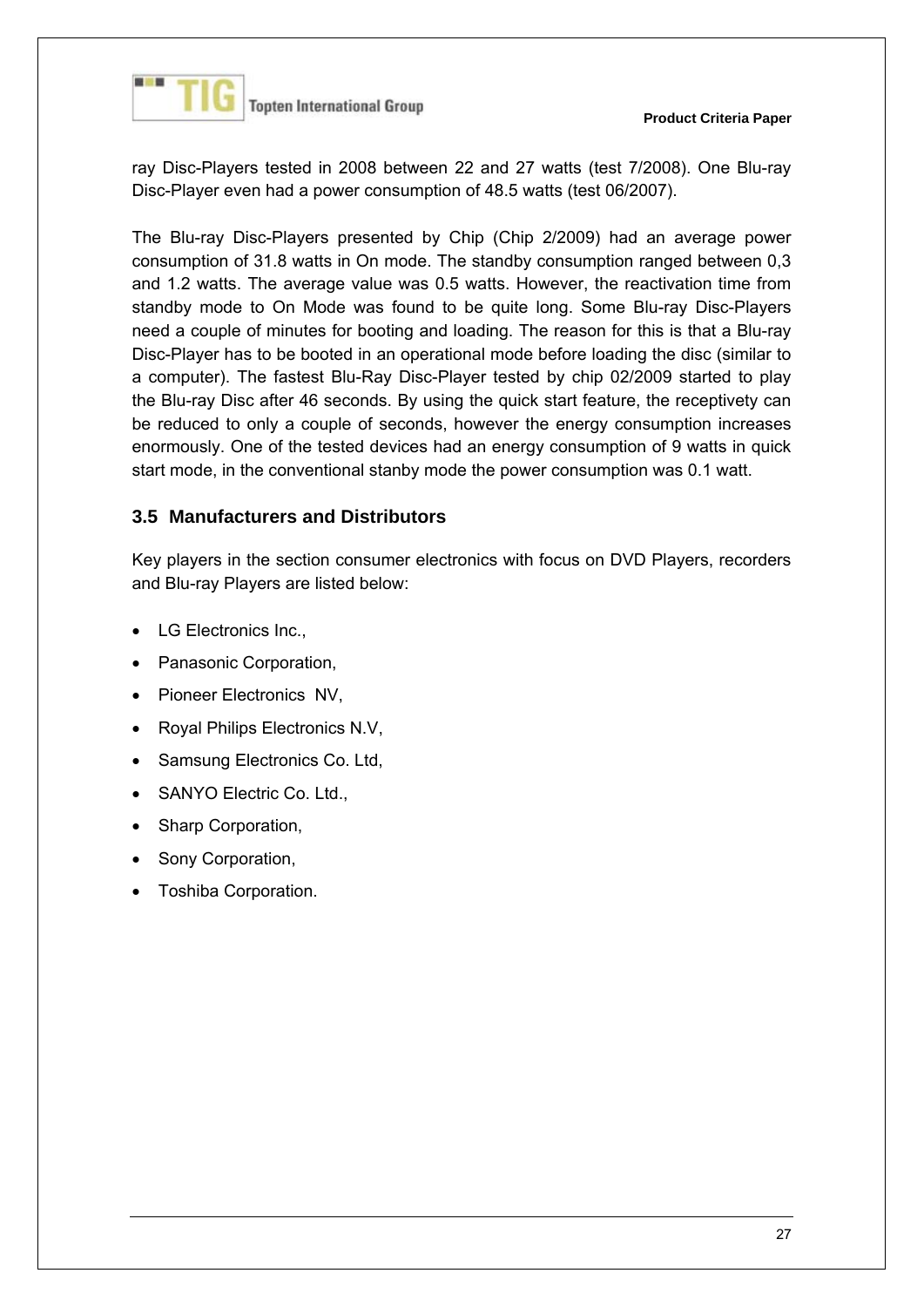

### **4 Selection Criteria**

The recommended selection criteria are based mainly on the specifications of the German Blue Angel Label (www.blauer-engel.de). Since January 2010, all electrical and electronic household and office equipment must conform to the Commission Regulation 1275/2008 of the Directive 2005/32/EC for standby and off mode electric power consumption. The German Blue Angel label specifies threshold values that are stricter than the one specified in the above mentioned Directive. Market analysis conducted for the development of the Blue Angel specifications reveals that the threshold values can be fulfilled by a small number of existing efficient products.

#### **4.1 Energy Efficiency Criteria**

The recommended efficiency criteria are:

- DVD-Recorders
	- o Power consumption in standby mode
	- o Power consumption in ON mode
	- o Power consumption in Quick Start mode
	- o Power consumption in standby mode with timer programming
	- o Auto Power Down to low power standby mode
- DVD-Players
	- o Power consumption in standby mode
	- o Power consumption in ON mode
	- o Auto Power Down to low power standby mode
- Blu-ray Disc-Players
	- o Power consumption in standby mode
	- o Power consumption in ON mode
	- o Power consumption in Quick Start mode
	- o Auto Power Down to low power standby mode

#### **4.2 Quality related product features**

Quality related product feature:

• Reactivation time (DVD-Recorder and Blu-ray Disc-Players)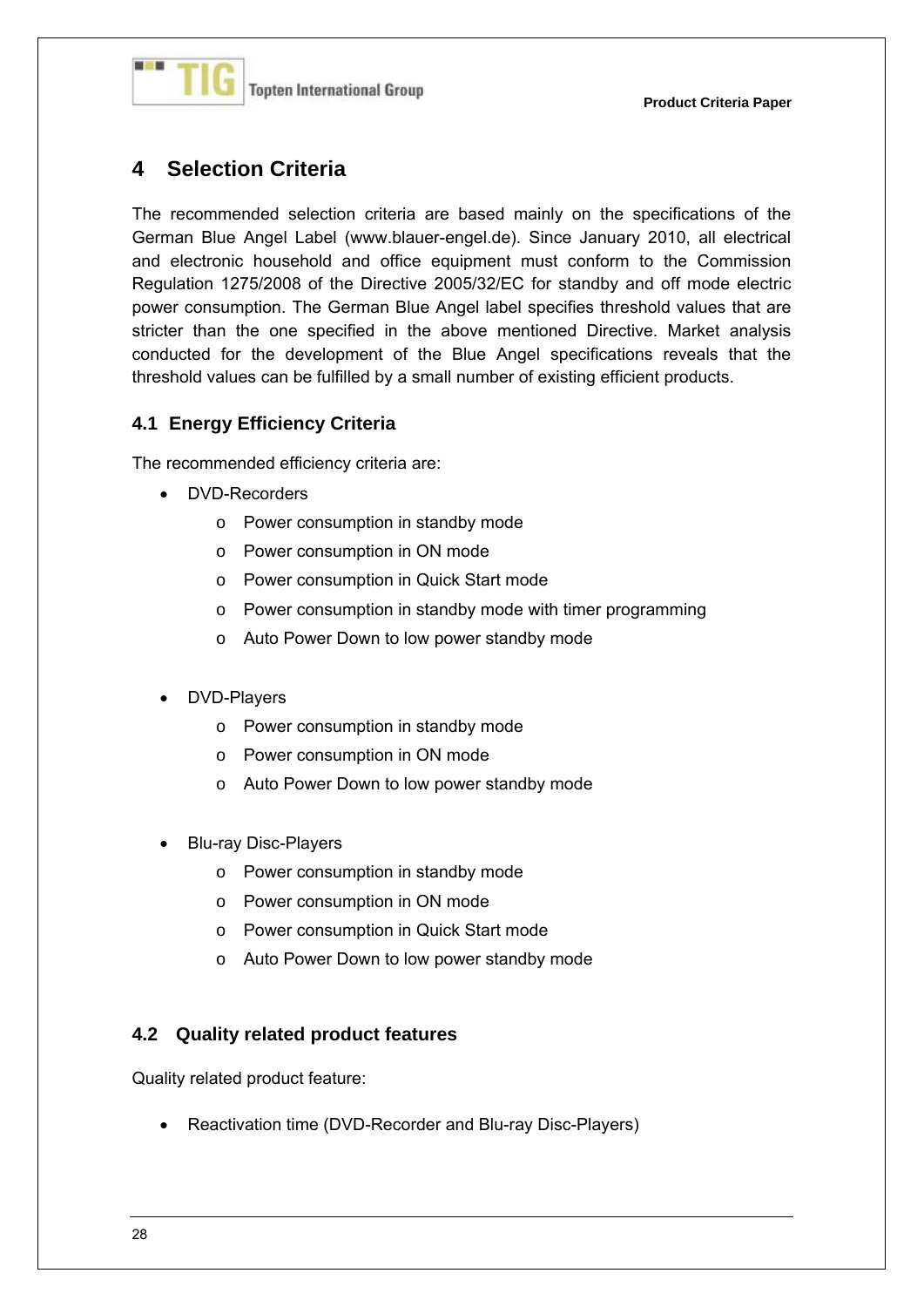

**Product Criteria Paper**

Further information to be provided:

- Annual energy consumption (kWh/ year)
- Price and annual costs of energy consumption (based on current electricity prices, €/ kWh)

Based on the study Prakash et al. (2009), which builds the basis for the specifications defined in the German Blue Angel criteria, we suggest the following daily usage pattern: 2 hours ON-mode, 4 hours Quick Start mode and 18 hours standby mode for DVD-Recorders and Blu-ray Disc-Players, and 2 hours ON-mode and 22 hours Standby mode for DVD-Players

#### **4.3 Recommendation for value setting**

The recommended values are:

|                         | Auto<br>Power<br>Down* | Standby<br>(W) | Standby<br>with<br>information<br>display<br>(W) | Quick Start<br>$(W)$ ** | Standby<br>with Timer<br>(W) | ON-Mode | Reactivation<br>time(s) |
|-------------------------|------------------------|----------------|--------------------------------------------------|-------------------------|------------------------------|---------|-------------------------|
| DVD-Recorder            | Yes                    | 0.5            | 1.0                                              | 9.0                     | 2.0                          | 25      | 5.0                     |
| DVD-Player              | <b>Yes</b>             | 0.5            | 1.0                                              |                         |                              | 8.0     |                         |
| Blu-ray Disc-<br>Player | <b>Yes</b>             | 0.5            | 1.0                                              | 9.0                     | -                            | 20      | 5.0                     |

\* Latest after 4 hours user inactivity. APD enabled by default. APD should bring the device in low power standby mode.

\*\* Customers are informed in customer information that Quick Start mode is related to much higher power consumption than normal low power standby mode.

#### Evaluation:

There have been some deviations in the scope of the product group and value setting in this criteria paper when compared to the specifications of the German Blue Angel Label:

- Inclusion of Blu-ray Disc-Players with Quick Start functionality
- Reactivation time of maximum 5 seconds for the Blu-ray Disc-Players
- Threshold value of 9 W in Quick Start mode for Blu-ray Disc-Players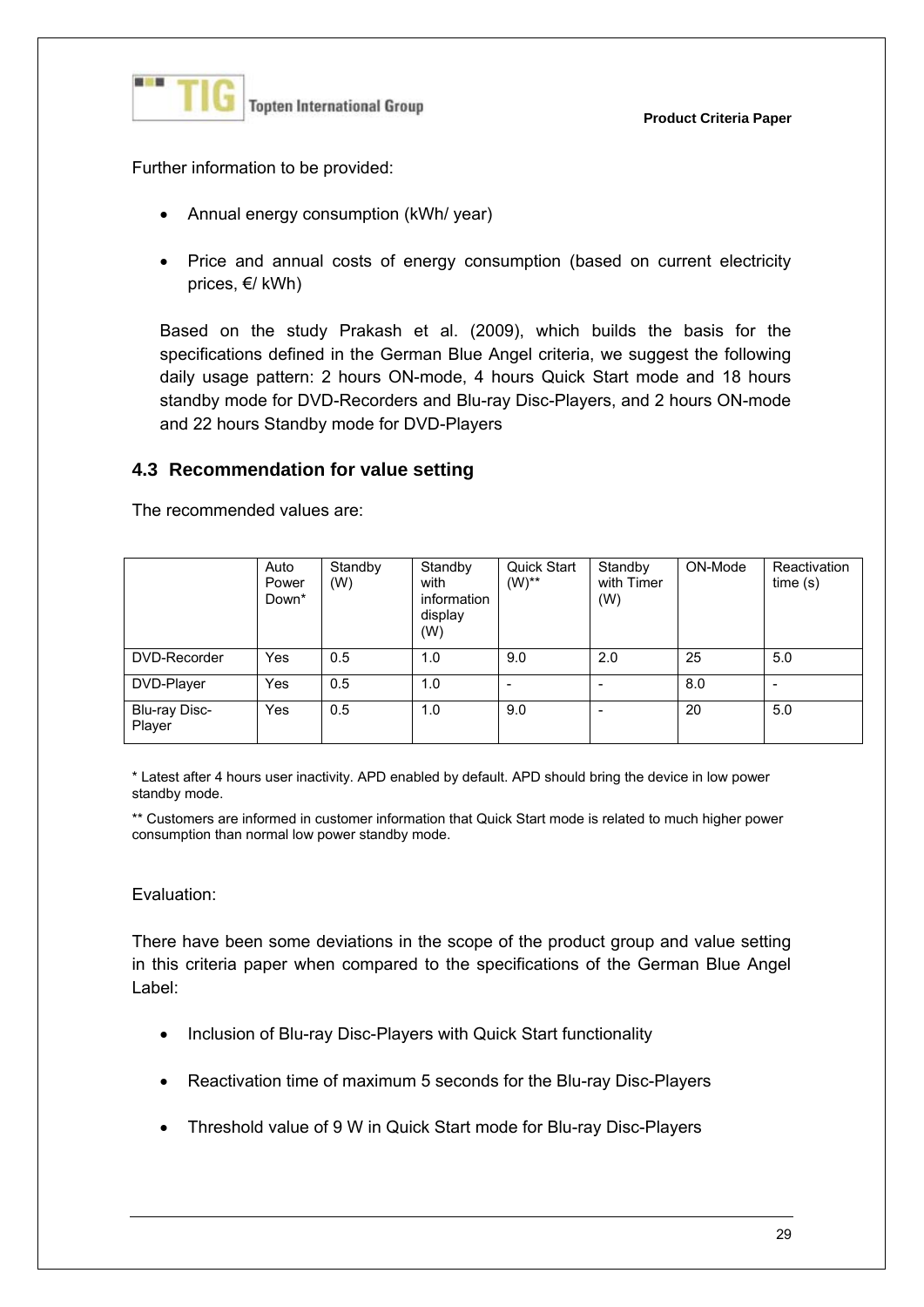

- Inclusion of a separate threshold value for standby mode with information display
- In this criteria paper, manufacturers have been asked to provide the information on high energy/ power consumption in Quick Start mode in customer information. In the specifications of the German Blue Angel Label, this information has to be provided also when customer selects the option of Quick Start mode during configuration.